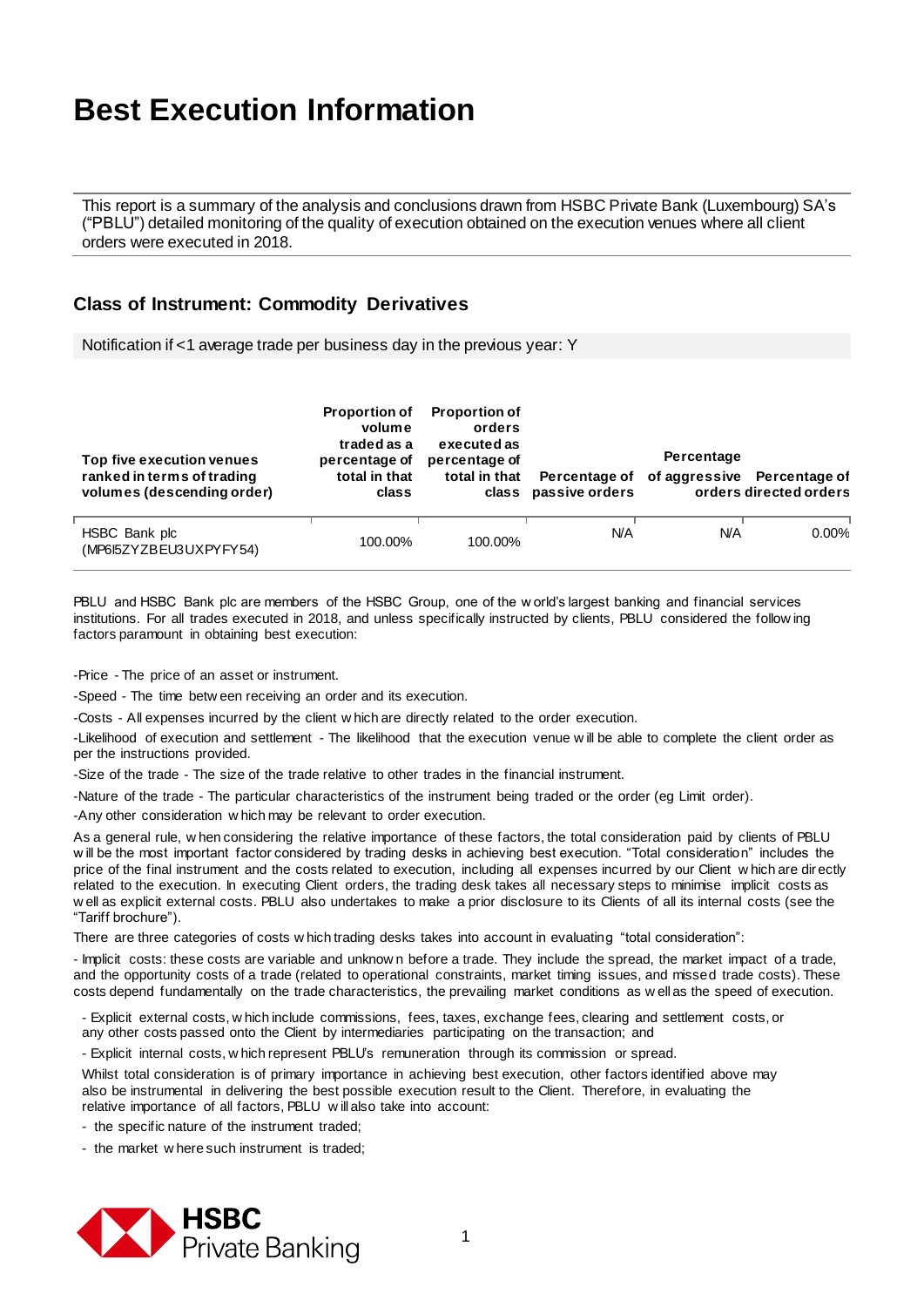- the characteristics of the order relating to the instrument, including the size of the trade relative to other trades in the financial instrument and the need to minimise any possible impact of the order on the market.

PBLU maintains a process to review and mitigate any instances of conflicts arising through the normal course of business. PBLU ensures that all employees are aw are of this process and take reasonable steps to identify conflicts of interest that arise or may arise in the course of providing any regulated activity to a client and w hich may adversely affect clients' interests.

PBLU does not have any price arrangement with any execution venues. Where the trading desk does not trade a particular instrument w ith a full range of counterparties and use only HSBC Global Banking and Markets ("GB&M") or a third party to execute client orders, PBLU is considered to be in a closed architecture environment. This requires PBLU, on a best efforts basis, to compare the prices obtained from GB&M w ith an alternative available pricing source (e.g. via Bloomberg or Reuters) for those financial instruments w here this information is readily publicly available. Where PBLU believes that the price provided by GB&M or a third party is not competitive or w here there is no directly comparable investment (w hen dealing w ith simple products/structures), PBLU informs clients on a best efforts basis and w here achievable obtain the client's consent before executing the transaction w ith GB&M or a third party.

There has been no change in the list of execution venues from previous reporting period.

PBLU Trading desk doesn't treat categories of clients differently, the standards applicable to Retail Clients are applied to all clients.

Exceptions to the regular process of order management may be allow ed only w ith respect to illiquid financial instruments and unusually large orders, both of w hich may need to be "w orked" during a given period of time, either in search of available liquidity or to ensure the least impact on market price. PBLU w ill advise its Clients of this fact prior to w orking the order.

As a general rule, Client orders are not aggregated and are executed on a timely manner and by order of chronological priority. How ever, there may be instances w here Client orders w ill be bulked, in particular for orders placed on Client portfolios managed by PBLU on a discretionary basis. In all cases, orders can only be aggregated w hen:

i) The characteristics of the orders makes them suitable for aggregation;

ii) PBLU determines that any such aggregation w ill not result in any disadvantage to a particular Client; and

iii) In compliance with PBLU's allocation procedures (as may be applicable).

To avoid concentration of risk in external entities, exposure limits by counterparties w ere defined and are monitored prior to any trade.

The trader best price selection is potentially limited then by exposure threshold defined by credit risk function.

These limits apply as w ell to intra-group trades.

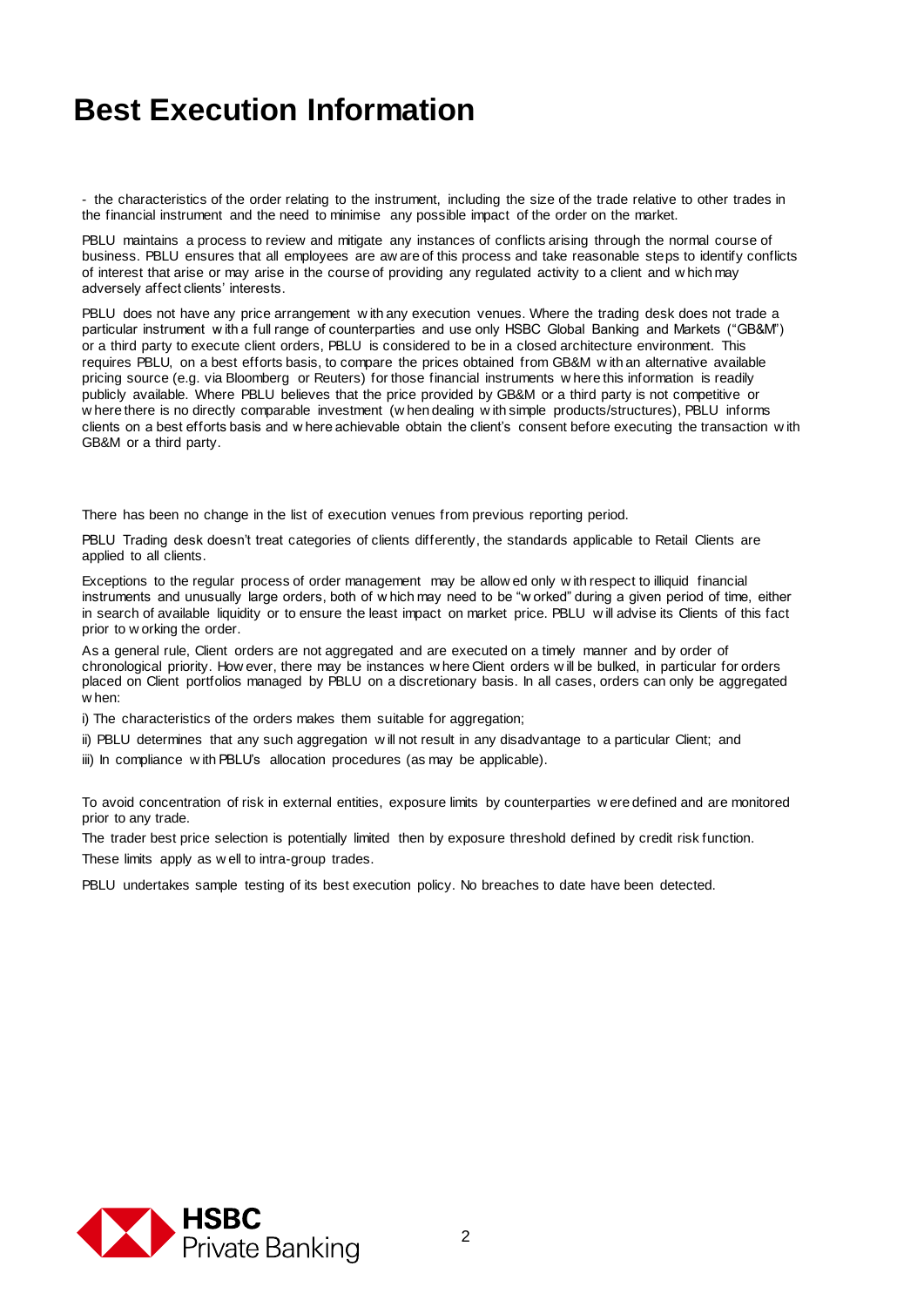This report is a summary of the analysis and conclusions drawn from HSBC Private Bank (Luxembourg) SA's ("PBLU") detailed monitoring of the quality of execution obtained on the execution venues where all client orders were executed in 2018.

#### **Class of Instrument: Currency Derivatives**

Notification if <1 average trade per business day in the previous year: N

| Top five execution venues<br>ranked in terms of trading<br>volumes (descending order) | <b>Proportion of</b><br>volume<br>traded as a<br>percentage of<br>total in that<br>class | <b>Proportion of</b><br>orders<br>executed as<br>percentage of<br>total in that | Percentage of<br>class passive orders | Percentage | of aggressive Percentage of<br>orders directed orders |
|---------------------------------------------------------------------------------------|------------------------------------------------------------------------------------------|---------------------------------------------------------------------------------|---------------------------------------|------------|-------------------------------------------------------|
| HSBC Private Bank (Suisse) SA<br>(549300LM7URE8RZR5X06)                               | 100.00%                                                                                  | 100.00%                                                                         | <b>N/A</b>                            | ΝA         | $0.00\%$                                              |

PBLU and HSBC Private Bank (Suisse) SA are members of the HSBC Group, one of the w orld's largest banking and financial services institutions. For all trades executed in 2018, and unless specifically instructed by clients, PBLU considered the follow ing factors paramount in obtaining best execution:

-Price - the price of an asset or instrument.

-Speed - The time betw een receiving an order and its execution.

-Costs - All expenses incurred by the client w hich are directly related to the order execution.

-Likelihood of execution and settlement - The likelihood that the execution venue w ill be able to complete the client order as per the instructions provided.

-Size of the trade - The size of the trade relative to other trades in the financial instrument.

-Nature of the trade - The particular characteristics of the instrument being traded or the order (eg Limit order).

-Any other consideration w hich may be relevant to order execution.

As a general rule, w hen considering the relative importance of these factors, the total consideration paid by clients of PBLU w ill be the most important factor considered by trading desks in achieving best execution. "Total consideration" includes the price of the final instrument and the costs related to execution, including all expenses incurred by our Client w hich are directly related to the execution. In executing Client orders, the trading desk takes all necessary steps to minimise implicit costs as w ell as explicit external costs. PBLU also undertakes to make a prior disclosure to its Clients of all its internal costs (see the "Tariff brochure").

There are three categories of costs w hich trading desks takes into account in evaluating "total consideration":

- Implicit costs: these costs are variable and unknow n before a trade. They include the spread, the market impact of a trade, and the opportunity costs of a trade (related to operational constraints, market timing iss ues, and missed trade costs). These costs depend fundamentally on the trade characteristics, the prevailing market conditions as w ell as the speed of execution.

- Explicit external costs, w hich include commissions, fees, taxes, exchange fees, clearing and settlement costs, or any other costs passed onto the Client by intermediaries participating on the transaction; and

- Explicit internal costs, w hich represent PBLU's remuneration through its commission or spread.

Whilst total consideration is of primary importance in achieving best execution, other factors identified above may also be instrumental in delivering the best possible execution result to the Client. Therefore, in evaluating the relative importance of all factors, PBLU w ill also take into account:

- the specific nature of the instrument traded;

- the market w here such instrument is traded;

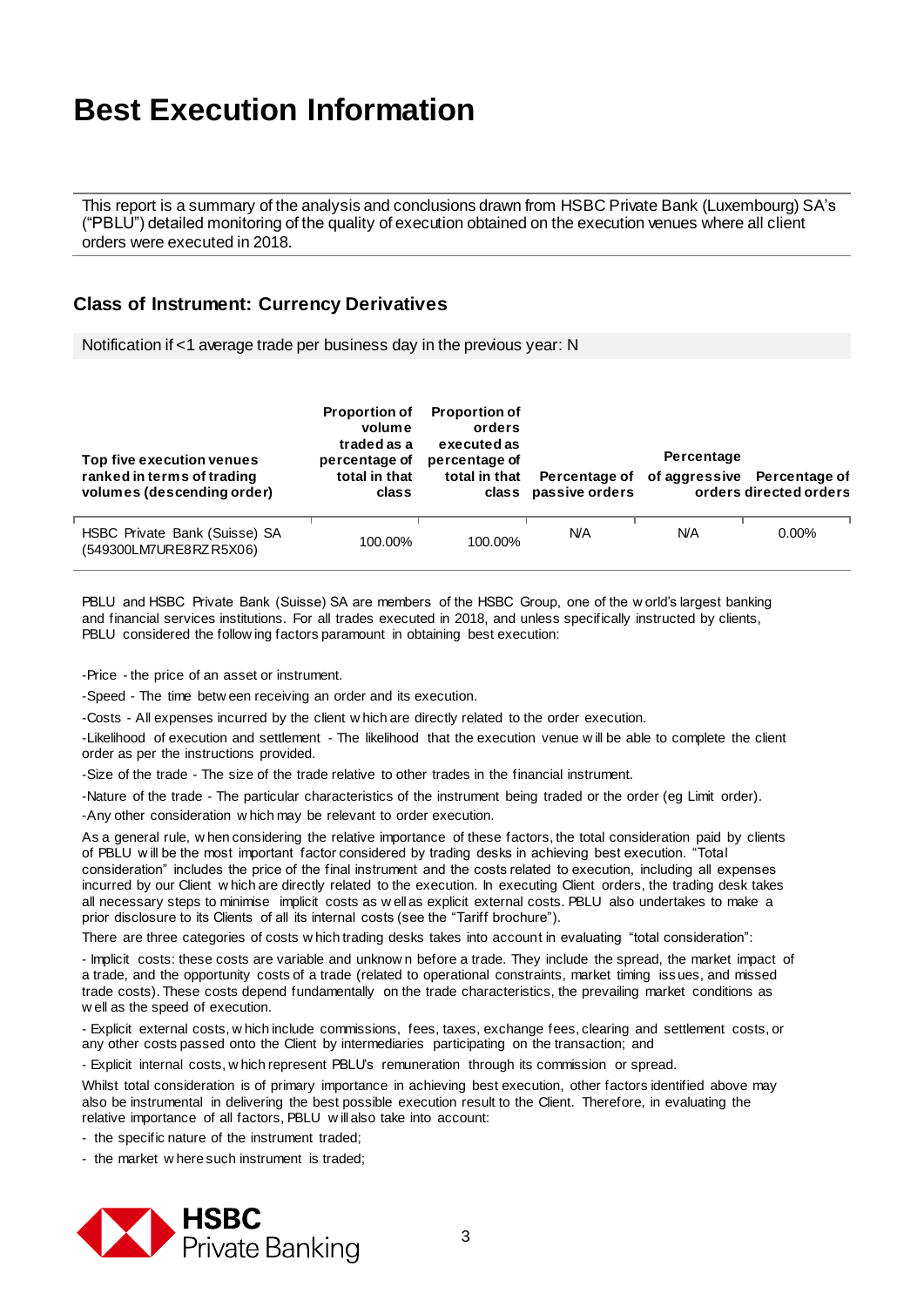- the characteristics of the order relating to the instrument, including the size of the trade relative to other trades in the financial instrument and the need to minimise any possible impact of the order on the market.

PBLU maintains a process to review and mitigate any instances of conflicts arising through the normal course of business. PBLU ensures that all employees are aw are of this process and take reasonable steps to identify conflicts of interest that arise or may arise in the course of providing any regulated activity to a client and w hich may adversely affect clients' interests.

PBLU does not have any price arrangement with any execution venues. Where the trading desk does not trade a particular instrument w ith a full range of counterparties and use only PBLU Global Banking and Markets ("GB&M") or a third party to execute client orders, PBLU is considered to be in a closed architecture environment. This requires PBLU, on a best efforts basis, to compare the prices obtained from GB&M w ith an alternative available pricing source (e.g. via Bloomberg or Reuters) for those financial instruments w here this information is readily publicly available. Where PBLU believes that the price provided by GB&M or a third party is not competitive or w here there is no directly comparable investment (w hen dealing w ith simple products/structures), PBLU informs clients on a best efforts basis and w here achievable obtain the client's consent before executing the transaction w ith GB&M or a third party.

There has been no change in the list of execution venues listed from previous reporting period.

PBLU Trading desk doesn't treat categories of clients differently, the standards applicable to Retail Clients are applied to all clients.

Exceptions to the regular process of order management may be allow ed only w ith respect to illiquid financial instruments and unusually large orders, both of w hich may need to be "w orked" during a given period of time, either in search of available liquidity or to ensure the least impact on market price. PBLU w ill advise its Clients of this fact prior to w orking the order.

As a general rule, Client orders are not aggregated and are executed on a timely manner and by order of chronological priority. How ever, there may be instances w here Client orders w ill be bulked, in particular for orders placed on Client portfolios managed by PBLU on a discretionary basis. In all cases, orders can only be aggregated w hen:

i) The characteristics of the orders makes them suitable for aggregation;

ii) PBLU determines that any such aggregation w ill not result in any disadvantage to a particular Client; and

iii) In compliance with PBLU's allocation procedures (as may be applicable).

To avoid concentration of risk in external entities, exposure limits by counterparties w ere defined and are monitored prior to any trade.

The trader best price selection is potentially limited then by exposure threshold defined by credit risk function. These limits apply as w ell to intra-group trades.

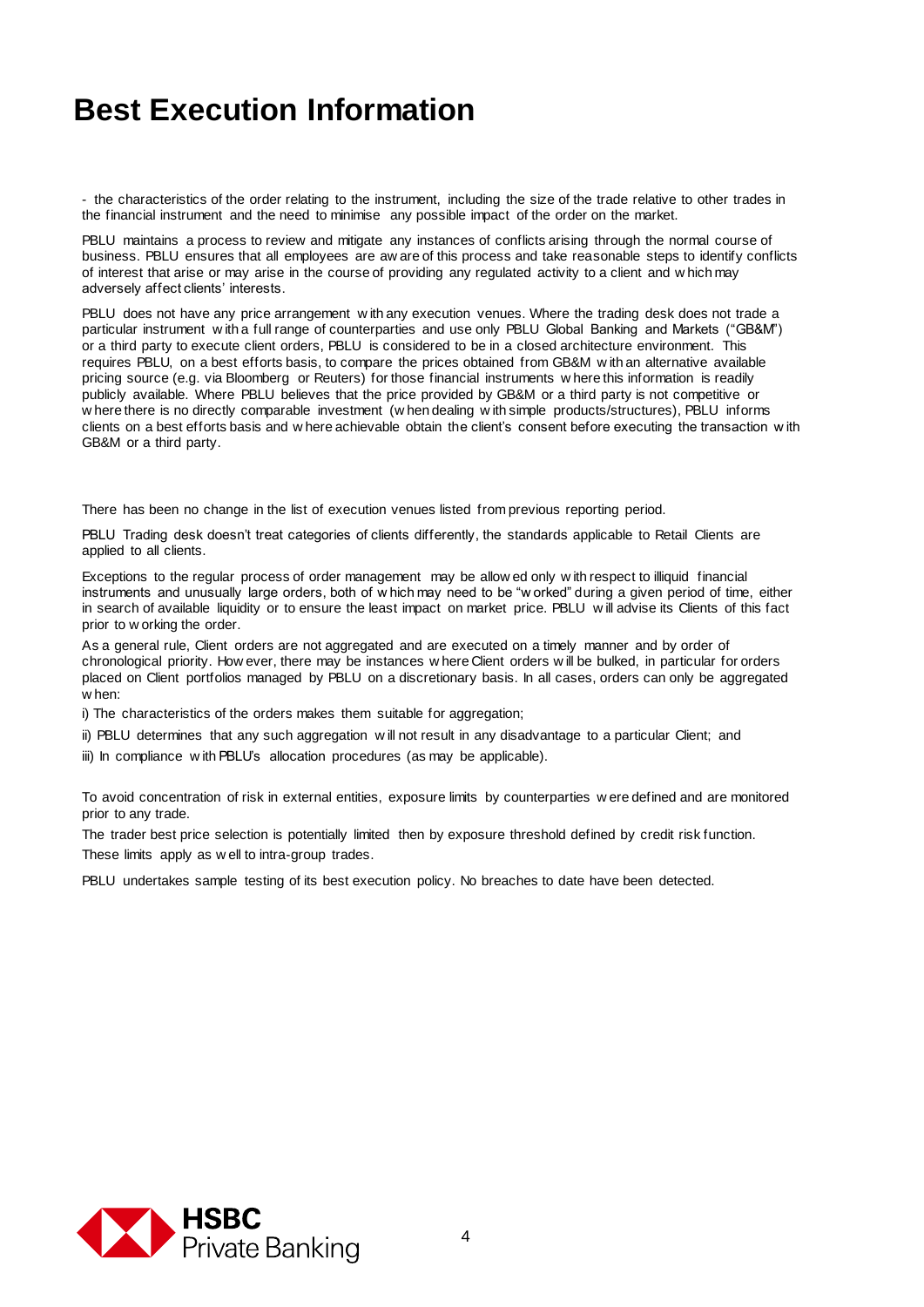This report is a summary of the analysis and conclusions drawn from HSBC Private Bank (Luxembourg) SA's ("PBLU") detailed monitoring of the quality of execution obtained on the execution venues where all client orders were executed in 2018.

#### **Class of Instrument: Debt Instruments**

Notification if <1 average trade per business day in the previous year: N

| Top five execution venues<br>ranked in terms of trading<br>volumes (descending order) | <b>Proportion of</b><br>volume<br>traded as a<br>percentage of<br>total in that<br>class | <b>Proportion of</b><br>orders<br>executed as<br>percentage of<br>total in that<br>class | Percentage of<br>passive orders | Percentage<br>of aggressive Percentage of | orders directed orders |
|---------------------------------------------------------------------------------------|------------------------------------------------------------------------------------------|------------------------------------------------------------------------------------------|---------------------------------|-------------------------------------------|------------------------|
| <b>UBS AG</b><br>(BFM8T61CT2L1QCEMIK50)                                               | 15.93%                                                                                   | 18.20%                                                                                   | 13.67%                          | 4.54%                                     | $0.00\%$               |
| HSBC BANK PLC LONDON<br>(MP6I5ZYZBEU3UXPYFY54)                                        | 8.56%                                                                                    | 8.79%                                                                                    | 2.82%                           | 5.98%                                     | $0.00\%$               |
| <b>CITIGROUP</b><br><b>GLOBAL MARKETS</b><br><b>LDN</b><br>(XKZZ2JZF41MRHTR1V493)     | 6.83%                                                                                    | 5.36%                                                                                    | 1.92%                           | 3.43%                                     | $0.00\%$               |
| MORGAN STANLEY LONDON<br>(4PQUHN3JPFGFNF3BB653)                                       | 6.54%                                                                                    | 5.70%                                                                                    | 1.85%                           | 3.85%                                     | $0.00\%$               |
| BARCLAYS PLC LONDON<br>(G5GSEF7VJP517OUK5573)                                         | 5.36%                                                                                    | 2.75%                                                                                    | 1.37%                           | 1.37%                                     | $0.00\%$               |

PBLU and HSBC Bank plc are members of the HSBC Group, one of the w orld's largest banking and financial services institutions. For all trades executed in 2018, and unless specifically instructed by clients, PBLU considered the follow ing factors paramount in obtaining best execution:

-Price - the price of an asset or instrument.

-Speed - The time betw een receiving an order and its execution.

-Costs - All expenses incurred by the client w hich are directly related to the order execution.

-Likelihood of execution and settlement - The likelihood that the execution venue w ill be able to complete the client order as per the instructions provided.

-Size of the trade - The size of the trade relative to other trades in the financial instrument.

-Nature of the trade - The particular characteristics of the instrument being traded or the order (eg Limit order).

-Any other consideration w hich may be relevant to order execution.

As a general rule, w hen considering the relative importance of these factors, the total consideration paid by clients of PBLU w ill be the most important factor considered by trading desks in achieving best execution. "Total consideration" includes the price of the final instrument and the costs related to execution, including all expenses incurred by our Client w hich are directly related to the execution. In executing Client orders, the trading desk takes all necessary steps to minimise implicit costs as w ell as explicit external costs. PBLU also undertakes to make a prior disclosure to its Clients of all its internal costs (see the "Tariff brochure").

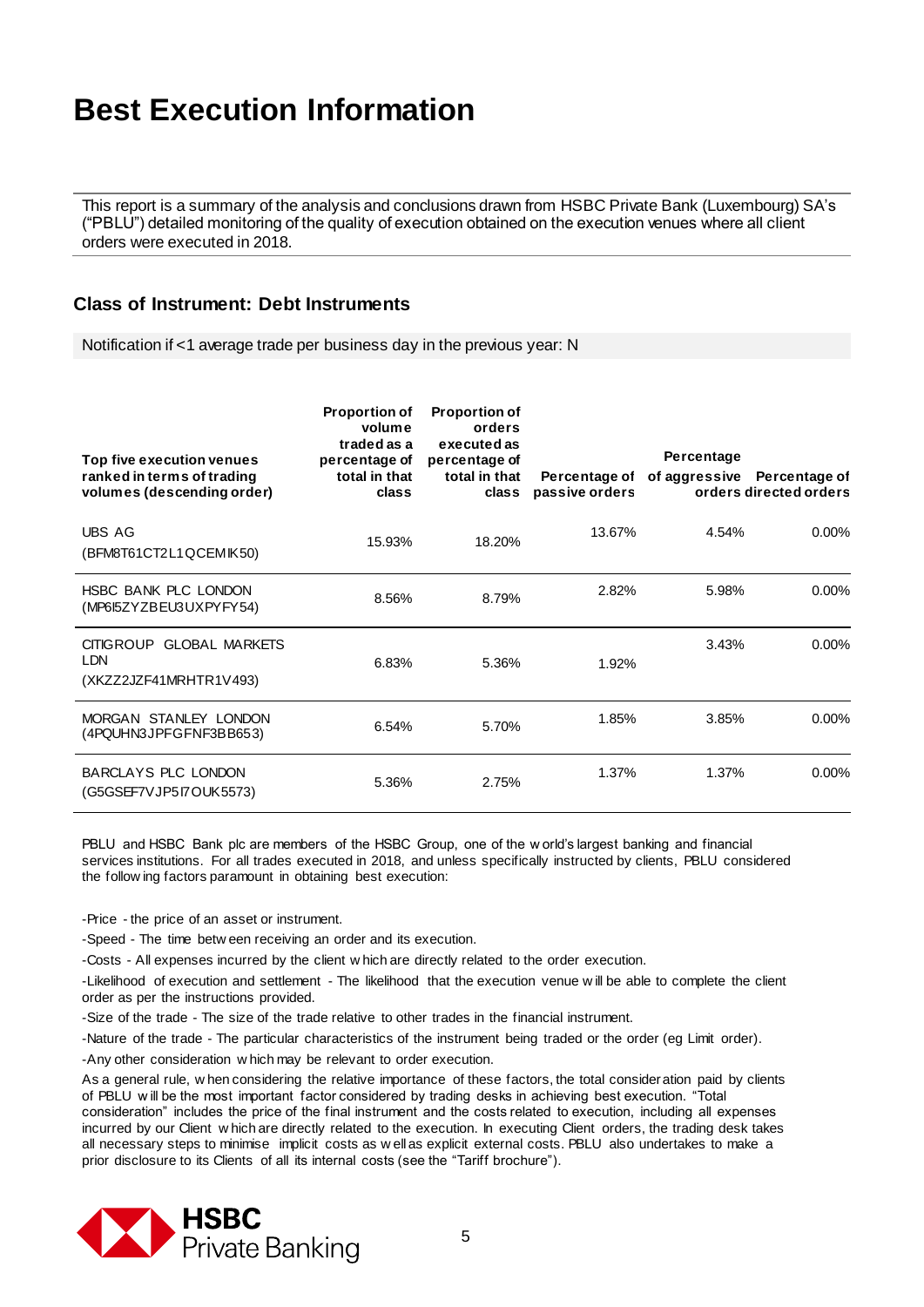There are three categories of costs w hich trading desks takes into account in evaluating "total consideration":

- Implicit costs: these costs are variable and unknow n before a trade. They include the spread, the market impact of a trade, and the opportunity costs of a trade (related to operational constraints, market timing issues, and missed trade costs). These costs depend fundamentally on the trade characteristics, the prevailing market conditions as w ell as the speed of execution.

- Explicit external costs, w hich include commissions, fees, taxes, exchange fees, clearing and settlement costs, or any other costs passed onto the Client by intermediaries participating on the transaction; and

- Explicit internal costs, w hich represent PBLU's remuneration through its commission or spread.

Whilst total consideration is of primary importance in achieving best execution, other factors identified above may also be instrumental in delivering the best possible execution result to the Client. Therefore, in evaluating the relative importance of all factors, PBLU w ill also take into account:

- the specific nature of the instrument traded;

- the market w here such instrument is traded;

- the characteristics of the order relating to the instrument, including the size of the trade relative to other trades in the financial instrument and the need to minimise any possible impact of the order on the market.

PBLU maintains a process to review and mitigate any instances of conflicts arising through the normal course of business. PBLU ensures that all employees are aw are of this process and take reasonable steps to identify conflicts of interest that arise or may arise in the course of providing any regulated activity to a client and w hich may adversely affect clients' interests.

PBLU does not have any price arrangement with any execution venues.

ZKB disappeared from out top five list of execution venues but is still used by our trading desk.Barclays is new in the list but those changes are only due to best execution and market conditions.

PBLU Trading desk doesn't treat categories of clients differently, the standards applicable to Retail Clients are applied to all clients.

Exceptions to the regular process of order management may be allow ed only w ith respect to illiquid financial instruments and unusually large orders, both of w hich may need to be "w orked" during a given period of time, either in search of available liquidity or to ensure the least impact on market price. PBLU w ill advise its Clients of this fact prior to w orking the order.

As a general rule, Client orders are not aggregated and are executed on a timely manner and by order of chronological priority. How ever, there may be instances w here Client orders w ill be bulked, in particular for orders placed on Client portfolios managed by PBLU on a discretionary basis. In all cases, orders can only be aggregated w hen:

i) The characteristics of the orders makes them suitable for aggregation;

ii) PBLU determines that any such aggregation w ill not result in any disadvantage to a particular Client; and

iii) In compliance with PBLU's allocation procedures (as may be applicable).

To avoid concentration of risk in external entities, exposure limits by counterparties w ere defined and are monitored prior to any trade.

The trader best price selection is potentially limited then by exposure threshold defined by credit risk function. These limits apply as w ell to intra-group trades.

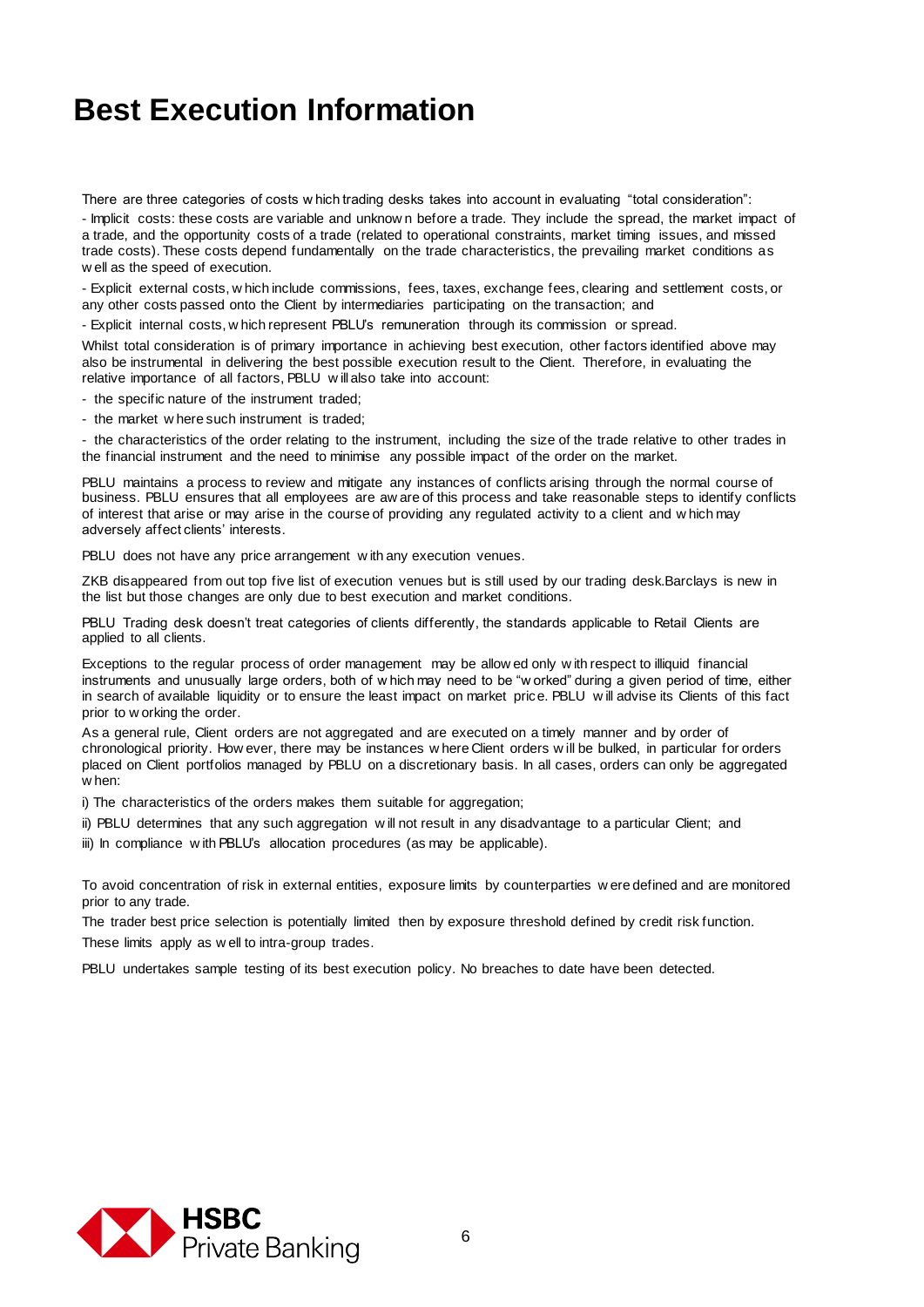This report is a summary of the analysis and conclusions drawn from HSBC Private Bank (Luxembourg) SA's ("PBLU") detailed monitoring of the quality of execution obtained on the execution venues where all client orders were executed in 2018.

#### **Class of Instrument: Equities - Shares and Depositary Receipts – BAND 1-2**

Notification if <1 average trade per business day in the previous year: N

| Top five execution venues<br>ranked in terms of trading<br>volumes (descending order) | <b>Proportion of</b><br>volume<br>traded as a<br>percentage of<br>total in that<br>class | <b>Proportion of</b><br>orders<br>executed as<br>percentage of<br>total in that<br>class | Percentage of<br>passive orders | Percentage | of aggressive Percentage of<br>orders directed orders |
|---------------------------------------------------------------------------------------|------------------------------------------------------------------------------------------|------------------------------------------------------------------------------------------|---------------------------------|------------|-------------------------------------------------------|
| HSBC SECURITIES NEW YORK<br>(CYYGQCGNHMHPSMRL3R97)                                    | 52.52%                                                                                   | 25.66%                                                                                   | 6.19%                           | 19.47%     | $0.00\%$                                              |
| <b>HSBC SECURITIES LDN</b><br>(MP615ZYZBEU3UXPYFY54)                                  | 31.35%                                                                                   | 71.68%                                                                                   | 11.50%                          | 60.18%     | $0.00\%$                                              |
| RBC EUROPE LONDON<br>(TXDSU46SXBWIGJ8G8E98)                                           | 10.44%                                                                                   | 0.88%                                                                                    | 0%                              | 0.88%      | $0.00\%$                                              |
| KEPLER CHEUVREUX PARIS<br>(9695005EOZG9X81RJD84)                                      | 5.69%                                                                                    | 1.77%                                                                                    | $0\%$                           | 1.77%      | $0.00\%$                                              |

PBLU, HSBC Securities New York and HSBC Securities London are members of the HSBC Group, one of the w orld's largest banking and financial services institutions. For all trades executed in 2018, and unless specifically instructed by clients, PBLU considered the follow ing factors paramount in obtaining best execution:

-Price - The price of an asset or instrument.

-Speed - The time betw een receiving an order and its execution.

-Costs - All expenses incurred by the client w hich are directly related to the order execution.

-Likelihood of execution and settlement - The likelihood that the execution venue w ill be able to complete the client order as per the instructions provided.

-Size of the trade - The size of the trade relative to other trades in the financial instrument.

-Nature of the trade - The particular characteristics of the instrument being traded or the order (eg Limit order).

-Any other consideration w hich may be relevant to order execution.

As a general rule, w hen considering the relative importance of these factors, the total consideration paid by clients of PBLU w ill be the most important factor considered by trading desks in achieving best execution. "Total consideration" includes the price of the final instrument and the costs related to execution, including all expenses incurred by our Client w hich are directly related to the execution. In executing Client orders, the trading desk takes all necessary steps to minimise implicit costs as w ell as explicit external costs. PBLU also undertakes to make a prior disclosure to its Clients of all its internal costs (see the "Tariff brochure").

There are three categories of costs w hich trading desks takes into account in evaluating "total consideration":

- Implicit costs: these costs are variable and unknow n before a trade. They include the spread, the market impact of a trade, and the opportunity costs of a trade (related to operational constraints, market timing issues, and missed

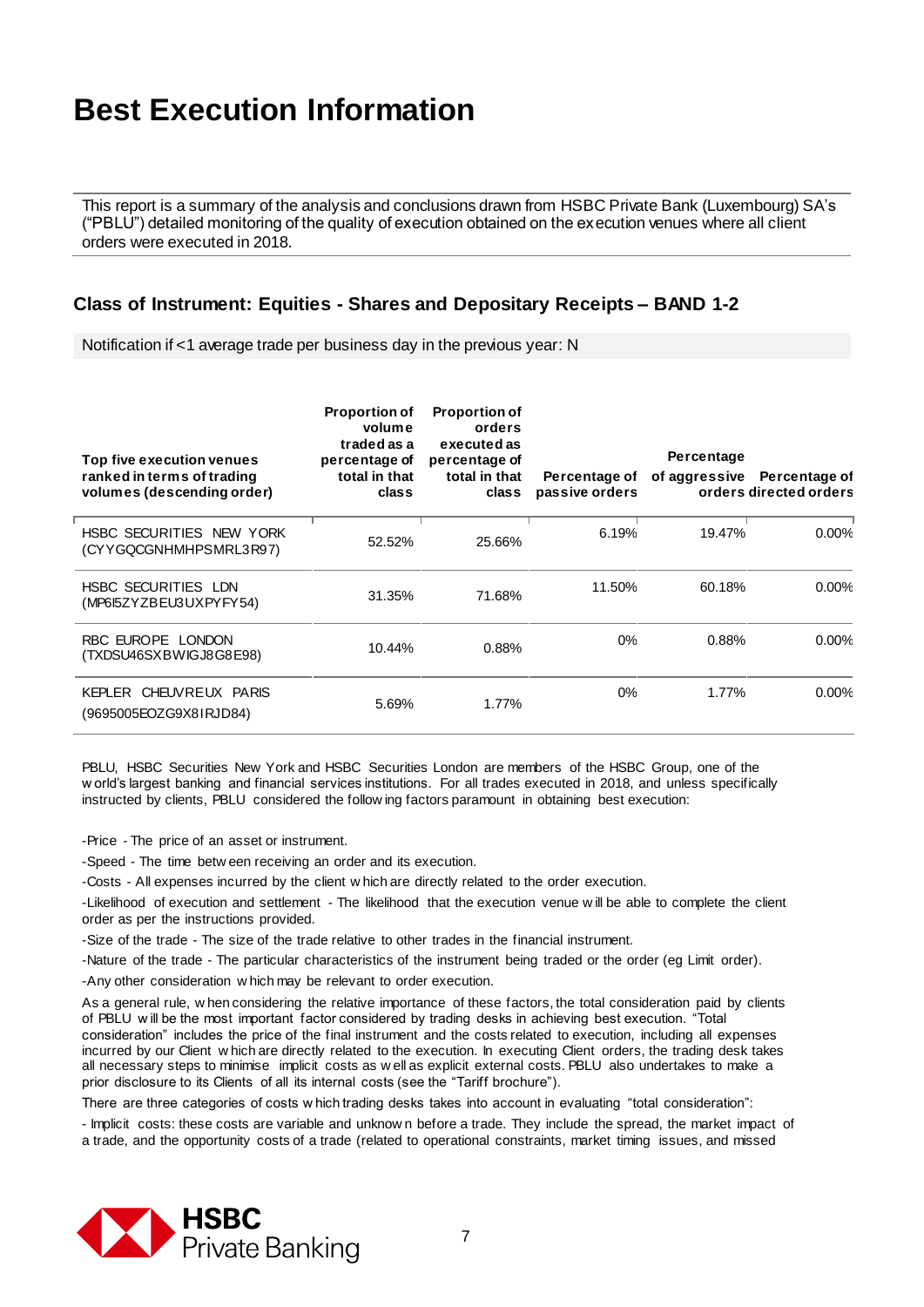trade costs). These costs depend fundamentally on the trade characteristics, the prevailing market conditions as w ell as the speed of execution.

- Explicit external costs, w hich include commissions, fees, taxes, exchange fees, clearing and settlement costs, or any other costs passed onto the Client by intermediaries participating on the transaction; and

- Explicit internal costs, w hich represent PBLU's remuneration through its commission or spread.

Whilst total consideration is of primary importance in achieving best execution, other factors identified above may also be instrumental in delivering the best possible execution result to the Client. Therefore, in evaluating the relative importance of all factors, PBLU w ill also take into account:

- the specific nature of the instrument traded;

- the market w here such instrument is traded;

- the characteristics of the order relating to the instrument, including the size of the trade relative to other trades in the financial instrument and the need to minimise any possible impact of the order on the market.

PBLU maintains a process to review and mitigate any instances of conflicts arising through the normal course of business. PBLU ensures that all employees are aw are of this process and take reasonable steps to identify conflicts of interest that arise or may arise in the course of providing any regulated activity to a client and w hich may adversely affect clients' interests.

PBLU does not have any price arrangement with any execution venues.

Any change in the list of execution venues listed w ill be commented in next reporting period.

PBLU Trading desk doesn't treat categories of clients differently, the standards applicable to Retail Clients are applied to all clients.

Exceptions to the regular process of order management may be allow ed only w ith respect to illiquid financial instruments and unusually large orders, both of w hich may need to be "w orked" during a given period of time, either in search of available liquidity or to ensure the least impact on market price. PBLU w ill advise its Clients of this fact prior to w orking the order.

As a general rule, Client orders are not aggregated and are executed on a timely manner and by order of chronological priority. How ever, there may be instances w here Client orders w ill be bulked, in particular for orders placed on Client portfolios managed by PBLU on a discretionary basis. In all cases, orders can only be aggregated w hen:

i) The characteristics of the orders makes them suitable for aggregation;

- ii) PBLU determines that any such aggregation w ill not result in any disadvantage to a particular Client; and
- iii) In compliance with PBLU's allocation procedures (as may be applicable).

To avoid concentration of risk in external entities, exposure limits by counterparties w ere defined and are monitored prior to any trade.

The trader best price selection is potentially limited then by exposure threshold defined by credit risk function. These limits apply as w ell to intra-group trades.

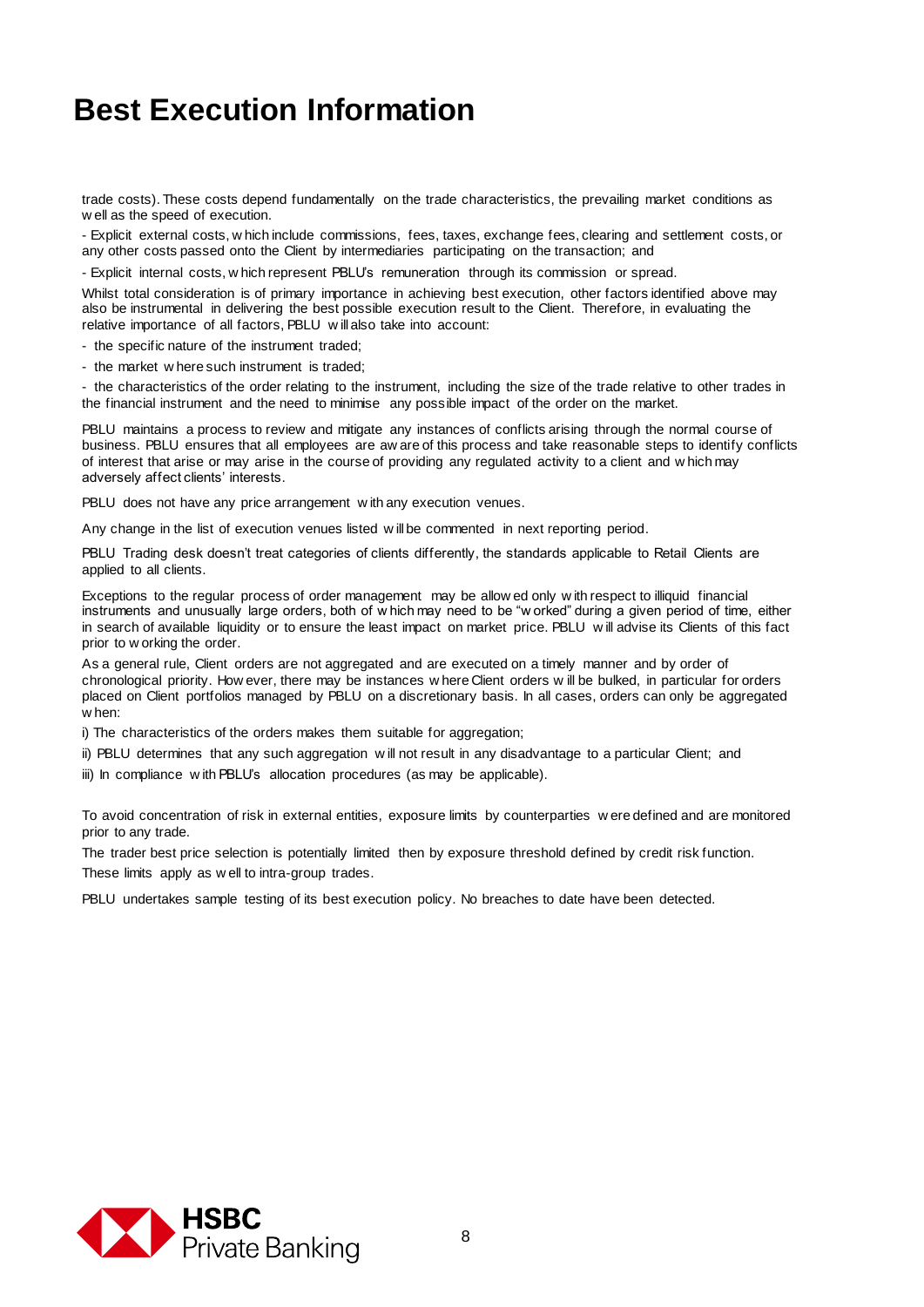This report is a summary of the analysis and conclusions drawn from HSBC Private Bank (Luxembourg) SA's ("PBLU") detailed monitoring of the quality of execution obtained on the execution venues where all client orders were executed in 2018.

#### **Class of Instrument: Equities - Shares and Depositary Receipts – BAND 3-4**

Notification if <1 average trade per business day in the previous year: N

| Top five execution venues<br>ranked in terms of trading<br>volumes (descending order) | <b>Proportion of</b><br>volume<br>traded as a<br>percentage of<br>total in that<br>class | <b>Proportion of</b><br>orders<br>executed as<br>percentage of<br>total in that<br>class | Percentage of<br>passive orders | Percentage | of aggressive Percentage of<br>orders directed orders |
|---------------------------------------------------------------------------------------|------------------------------------------------------------------------------------------|------------------------------------------------------------------------------------------|---------------------------------|------------|-------------------------------------------------------|
| HSBC SECURITIES NEW YORK<br>(CYYGQCGNHMHPSMRL3R97)                                    | 75.48%                                                                                   | 38.62%                                                                                   | 7.42%                           | 31.20%     | $0.00\%$                                              |
| <b>HSBC SECURITIES LDN</b><br>(MP615ZYZBEU3UXPYFY54)                                  | 13.67%                                                                                   | 57.80%                                                                                   | 13.55%                          | 44.25%     | $0.00\%$                                              |
| RBC EUROPE LONDON<br>(TXDSU46SXBWIGJ8G8E98)                                           | 10.84%                                                                                   | 3.58%                                                                                    | 3.07%                           | 0.51%      | $0.00\%$                                              |

PBLU, HSBC Securities New York and HSBC Securities London are members of the HSBC Group, one of the w orld's largest banking and financial services institutions. For all trades executed in 2018, and unless specifically instructed by clients, PBLU considered the follow ing factors paramount in obtaining best execution:

-Price - The price of an asset or instrument.

-Speed - The time betw een receiving an order and its execution.

-Costs - All expenses incurred by the client w hich are directly related to the order execution.

-Likelihood of execution and settlement - The likelihood that the execution venue w ill be able to complete the client order as per the instructions provided.

-Size of the trade - The size of the trade relative to other trades in the financial instrument.

-Nature of the trade - The particular characteristics of the instrument being traded or the order (eg Limit order).

-Any other consideration w hich may be relevant to order execution.

As a general rule, w hen considering the relative importance of these factors, the total consideration paid by clients of PBLU w ill be the most important factor considered by trading desks in achieving best execution. "Total consideration" includes the price of the final instrument and the costs related to execution, including all expenses incurred by our Client w hich are directly related to the execution. In executing Client orders, the trading desk takes all necessary steps to minimise implicit costs as w ell as explicit external costs. PBLU also undertakes to make a prior disclosure to its Clients of all its internal costs (see the "Tariff brochure").

There are three categories of costs w hich trading desks takes into account in evaluating "total consideration":

- Implicit costs: these costs are variable and unknow n before a trade. They include the spread, the market impact of a trade, and the opportunity costs of a trade (related to operational constraints, market timing issues, and missed trade costs). These costs depend fundamentally on the trade characteristics , the prevailing market conditions as w ell as the speed of execution.

- Explicit external costs, w hich include commissions, fees, taxes, exchange fees, clearing and settlement costs, or any other costs passed onto the Client by intermediaries participating on the transaction; and

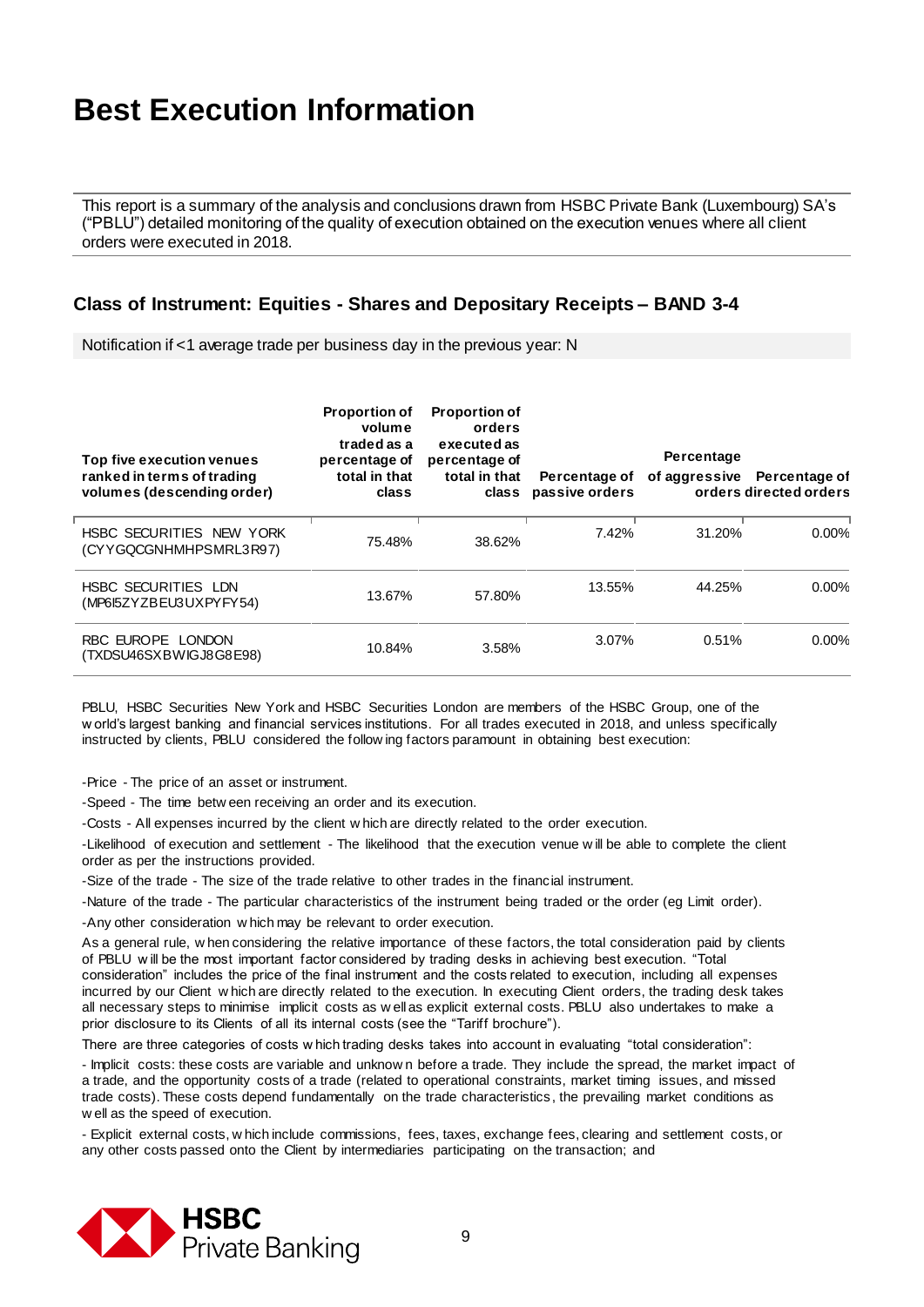- Explicit internal costs, w hich represent PBLU's remuneration through its commission or spread.

Whilst total consideration is of primary importance in achieving best execution, other factors identified above may also be instrumental in delivering the best possible execution result to the Client. Therefore, in evaluating the relative importance of all factors, PBLU w ill also take into account:

- the specific nature of the instrument traded;

- the market w here such instrument is traded;

- the characteristics of the order relating to the instrument, including the size of the trade relative to other trades in the financial instrument and the need to minimise any possible impact of the order on the market.

PBLU maintains a process to review and mitigate any instances of conflicts arising through the normal course of business. PBLU ensures that all employees are aw are of this process and take reasonable steps to identify conflicts of interest that arise or may arise in the course of providing any regulated activity to a client and w hich may adversely affect clients' interests.

HSBC/PBLU does not have any price arrangement w ith any execution venues.

Any change in the list of execution venues listed will be commented in next reporting period.

PBLU Trading desk doesn't treat categories of clients differently, the standards applicable to Retail Clients are applied to all clients.

Exceptions to the regular process of order management may be allow ed only w ith respect to illiquid financial instruments and unusually large orders, both of w hich may need to be "w orked" during a given period of time, either in search of available liquidity or to ensure the least impact on market price. PBLU w ill advise its Clients of this fact prior to w orking the order.

As a general rule, Client orders are not aggregated and are executed on a timely manner and by order of chronological priority. How ever, there may be instances w here Client orders w ill be bulked, in particular for orders placed on Client portfolios managed by PBLU on a discretionary basis. In all cases, orders can only be aggregated w hen:

i) The characteristics of the orders makes them suitable for aggregation;

ii) PBLU determines that any such aggregation w ill not result in any disadvantage to a particular Client; and

iii) In compliance with PBLU's allocation procedures (as may be applicable).

To avoid concentration of risk in external entities, exposure limits by counterparties w ere defined and are monitored prior to any trade.

The trader best price selection is potentially limited then by exposure threshold defined by credit risk function. These limits apply as w ell to intra-group trades.

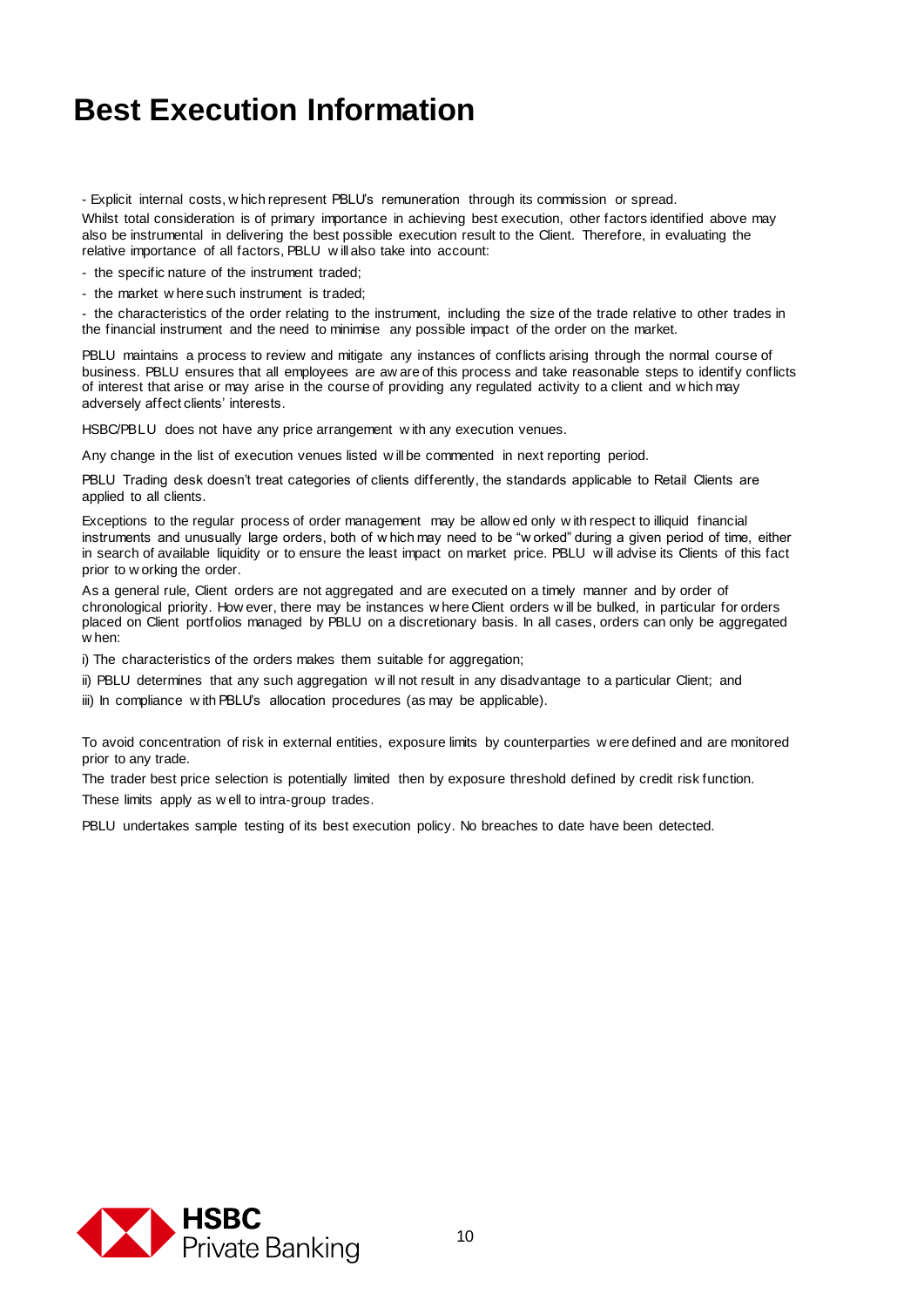This report is a summary of the analysis and conclusions drawn from HSBC Private Bank (Luxembourg) SA's ("PBLU") detailed monitoring of the quality of execution obtained on the execution venues where all client orders were executed in 2018.

#### **Class of Instrument: Equities - Shares and Depositary Receipts – BAND 5-6**

Notification if <1 average trade per business day in the previous year: N

| Top five execution venues<br>ranked in terms of trading<br>volumes (descending order) | <b>Proportion of</b><br>volume<br>traded as a<br>percentage of<br>total in that<br>class | <b>Proportion of</b><br>orders<br>executed as<br>percentage of<br>total in that<br>class | Percentage of<br>passive orders | Percentage | of aggressive Percentage of<br>orders directed orders |
|---------------------------------------------------------------------------------------|------------------------------------------------------------------------------------------|------------------------------------------------------------------------------------------|---------------------------------|------------|-------------------------------------------------------|
| <b>HSBC SECURITIES LDN</b><br>(MP615ZYZBEU3UXPYFY54)                                  | 52.77%                                                                                   | 53.24%                                                                                   | 9.94%                           | 43.32%     | $0.00\%$                                              |
| HSBC SECURITIES NEW YORK<br>(CYYGQCGNHMHPSMRL3R97)                                    | 43.64%                                                                                   | 46.12%                                                                                   | 7.10%                           | 39.02%     | $0.00\%$                                              |
| KEPLER CHEUVREUX PARIS<br>(9695005EOZG9X81RJD84)                                      | 1.94%                                                                                    | 0.12%                                                                                    | 0.06%                           | 0.06%      | $0.00\%$                                              |
| CSFB EUROPE LONDON<br>(DL6FFRRLF74S01HE2M14)                                          | 1.31%                                                                                    | 0.06%                                                                                    | 0.03%                           | 0.03%      | $0.00\%$                                              |
| RBC EUROPE LONDON<br>(TXDSU46SXBWIGJ8G8E98)                                           | 0.14%                                                                                    | 0.40%                                                                                    | 0%                              | 0.40%      | $0.00\%$                                              |

PBLU, HSBC Securities New York and HSBC Securities London are members of the HSBC Group, one of the w orld's largest banking and financial services institutions. For all trades executed in 2018, and unless specifically instructed by clients, PBLU considered the follow ing factors paramount in obtaining best execution:

-Price - The price of an asset or instrument.

-Speed - The time betw een receiving an order and its execution.

-Costs - All expenses incurred by the client w hich are directly related to the order execution.

-Likelihood of execution and settlement - The likelihood that the execution venue w ill be able to complete the client order as per the instructions provided.

-Size of the trade - The size of the trade relative to other trades in the financial instrument.

-Nature of the trade - The particular characteristics of the instrument being traded or the order (eg Limit order).

-Any other consideration w hich may be relevant to order execution.

As a general rule, w hen considering the relative importance of these factors, the total consideration paid by clients of PBLU w ill be the most important factor considered by trading desks in achieving best execution. "Total consideration" includes the price of the final instrument and the costs related to execution, including all expenses incurred by our Client w hich are directly related to the execution. In executing Client orders, the trading desk takes all necessary steps to minimise implicit costs as w ell as explicit external costs. PBLU also undertakes to make a prior disclosure to its Clients of all its internal costs (see the "Tariff brochure").

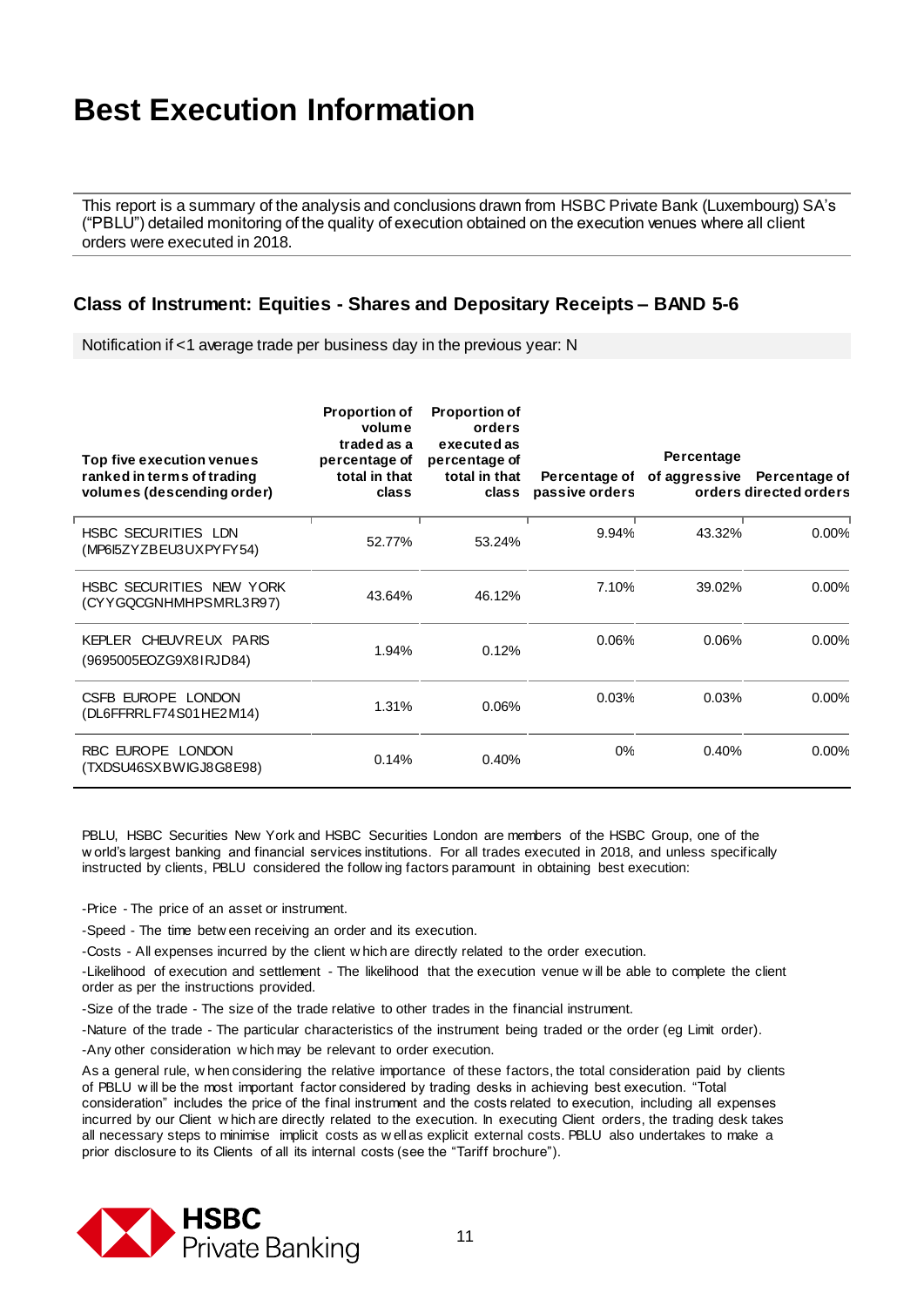There are three categories of costs w hich trading desks takes into account in evaluating "total consideration":

- Implicit costs: these costs are variable and unknow n before a trade. They include the spread, the market impact of a trade, and the opportunity costs of a trade (related to operational constraints, market timing issues, and missed trade costs). These costs depend fundamentally on the trade characteristics, the prevailing market conditions as w ell as the speed of execution.

- Explicit external costs, w hich include commissions, fees, taxes, exchange fees, clearing and s ettlement costs, or any other costs passed onto the Client by intermediaries participating on the transaction; and

- Explicit internal costs, w hich represent PBLU's remuneration through its commission or spread.

Whilst total consideration is of primary importance in achieving best execution, other factors identified above may also be instrumental in delivering the best possible execution result to the Client. Therefore, in evaluating the relative importance of all factors, PBLU w ill also take into account:

- the specific nature of the instrument traded;

- the market w here such instrument is traded;

- the characteristics of the order relating to the instrument, including the size of the trade relative to other trades in the financial instrument and the need to minimise any possible impact of the order on the market.

PBLU maintains a process to review and mitigate any instances of conflicts arising through the normal course of business. PBLU ensures that all employees are aw are of this process and take reasonable steps to identify conflicts of interest that arise or may arise in the course of providing any regulated activity to a client and w hich may adversely affect clients' interests.

PBLU does not have any price arrangement with any execution venues.

Any change in the list of execution venues listed w ill be commented in next reporting period.

PBLU Trading desk doesn't treat categories of clients differently, the standards applicable to Retail Clients are applied to all clients.

Exceptions to the regular process of order management may be allow ed only w ith respect to illiquid financial instruments and unusually large orders, both of w hich may need to be "w orked" during a given period of time, either in search of available liquidity or to ensure the least impact on market price. PBLU w ill advise its Clients of this fact prior to w orking the order.

As a general rule, Client orders are not aggregated and are executed on a timely manner and by order of chronological priority. How ever, there may be instances w here Client orders w ill be bulked, in particular for orders placed on Client portfolios managed by PBLU on a discretionary basis. In all cases, orders can only be aggregated w hen:

i) The characteristics of the orders makes them suitable for aggregation;

- ii) PBLU determines that any such aggregation w ill not result in any disadvantage to a particular Client; and
- iii) In compliance with PBLU's allocation procedures (as may be applicable).

To avoid concentration of risk in external entities, exposure limits by counterparties w ere defined and are monitored prior to any trade.

The trader best price selection is potentially limited then by exposure threshold defined by credit risk function. These limits apply as w ell to intra-group trades.

PBLU do sample testing of its best execution policy. There w as no major breach except for one trade from our Asset Management Desk w ith a price slightly low er than the calculated benchmark used in our monitoring. Our counterparty confirmed a delay above tolerance due to an isolated technical issue and agreed to improve price accordingly.

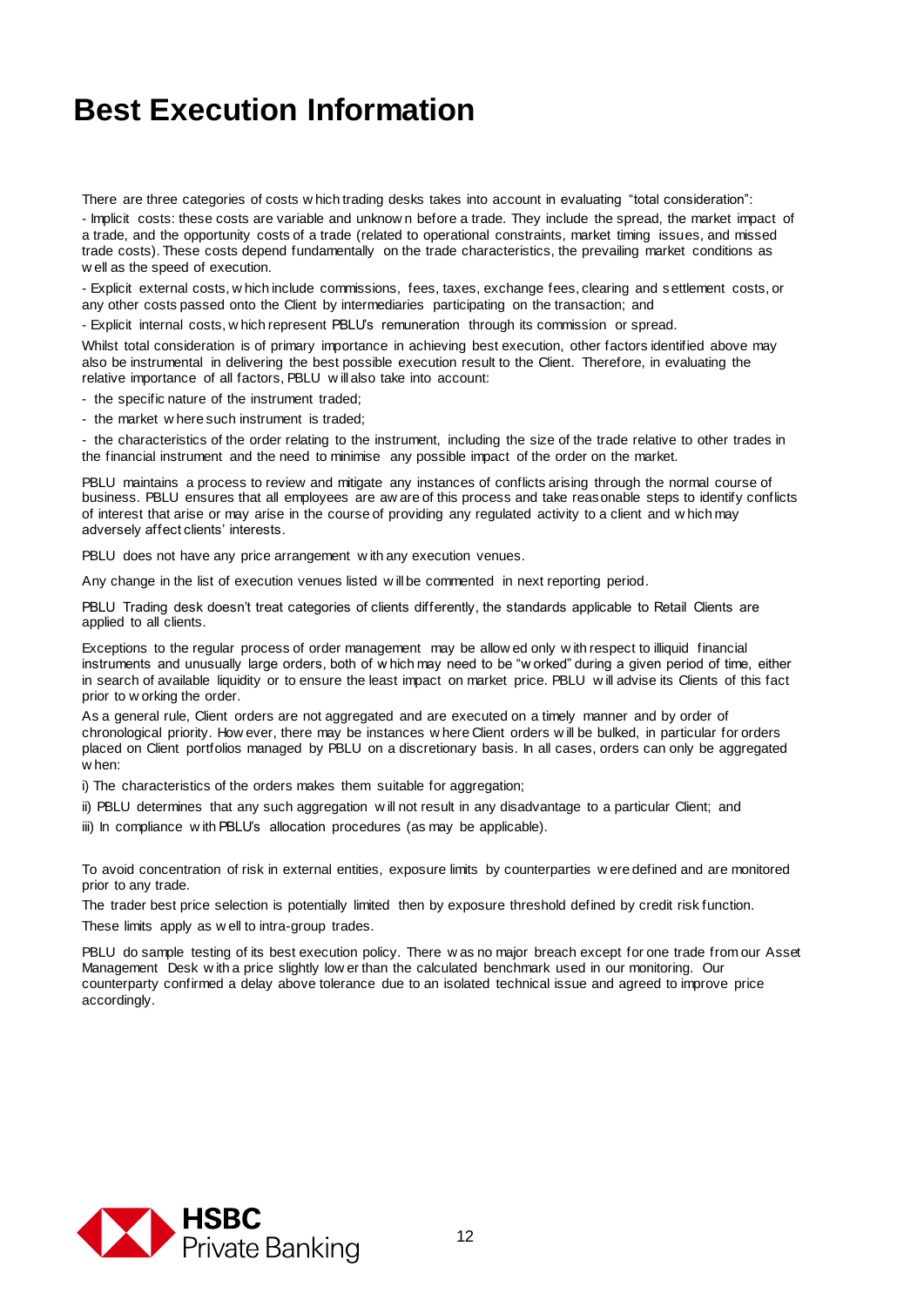This report is a summary of the analysis and conclusions drawn from HSBC Private Bank (Luxembourg) SA's ("PBLU") detailed monitoring of the quality of execution obtained on the execution venues where all client orders were executed in 2018.

#### **Class of Instrument: Equity Derivatives**

Notification if <1 average trade per business day in the previous year: N

| Top five execution venues<br>ranked in terms of trading<br>volumes (descending order) | <b>Proportion of</b><br>volume<br>traded as a<br>percentage of<br>total in that<br>class | <b>Proportion of</b><br>orders<br>executed as<br>percentage of<br>total in that | Percentage of<br>class passive orders | Percentage | of aggressive Percentage of<br>orders directed orders |
|---------------------------------------------------------------------------------------|------------------------------------------------------------------------------------------|---------------------------------------------------------------------------------|---------------------------------------|------------|-------------------------------------------------------|
| HSBC BANK PLC LONDON<br>(MP615ZYZBEU3UXPYFY54)                                        | 100.00%                                                                                  | 100.00%                                                                         | 1.75%                                 | 98.25%     | $0.00\%$                                              |

PBLU and HSBC Bank plc are members of the HSBC Group, one of the w orld's largest banking and financial services institutions. For all trades executed in 2018, and unless specifically instructed by clients, PBLU considered the follow ing factors paramount in obtaining best execution:

-Price - The price of an asset or instrument.

-Speed - The time betw een receiving an order and its execution.

-Costs - All expenses incurred by the client w hich are directly related to the order execution.

-Likelihood of execution and settlement - The likelihood that the execution venue w ill be able to complete the client order as per the instructions provided.

-Size of the trade - The size of the trade relative to other trades in the financial instrument.

-Nature of the trade - The particular characteristics of the instrument being traded or the order (eg Limit order).

-Any other consideration w hich may be relevant to order execution.

As a general rule, w hen considering the relative importance of these factors, the total consideration paid by clients of PBLU w ill be the most important factor considered by trading desks in achieving best execution. "Total consideration" includes the price of the final instrument and the costs related to execution, including all expenses incurred by our Client w hich are directly related to the execution. In executing Client orders, the trading desk takes all necessary steps to minimise implicit costs as w ell as explicit external costs. PBLU also undertakes to make a prior disclosure to its Clients of all its internal costs (see the "Tariff brochure").

There are three categories of costs w hich trading desks takes into account in evaluating "total consideration":

- Implicit costs: these costs are variable and unknow n before a trade. They include the spread, the market impact of a trade, and the opportunity costs of a trade (related to operational constraints, market timing issues, and missed trade costs). These costs depend fundamentally on the trade characteristics, the prevailing market conditions as w ell as the speed of execution.

- Explicit external costs, w hich include commissions, fees, taxes, exchange fees, clearing and settlement costs, or any other costs passed onto the Client by intermediaries participating on the transaction; and

- Explicit internal costs, w hich represent PBLU's remuneration through its commission or spread.

Whilst total consideration is of primary importance in achieving best execution, other factors identified above may also be instrumental in delivering the best possible execution result to the Client. Therefore, in evaluating the relative importance of all factors, PBLU w ill also take into account:

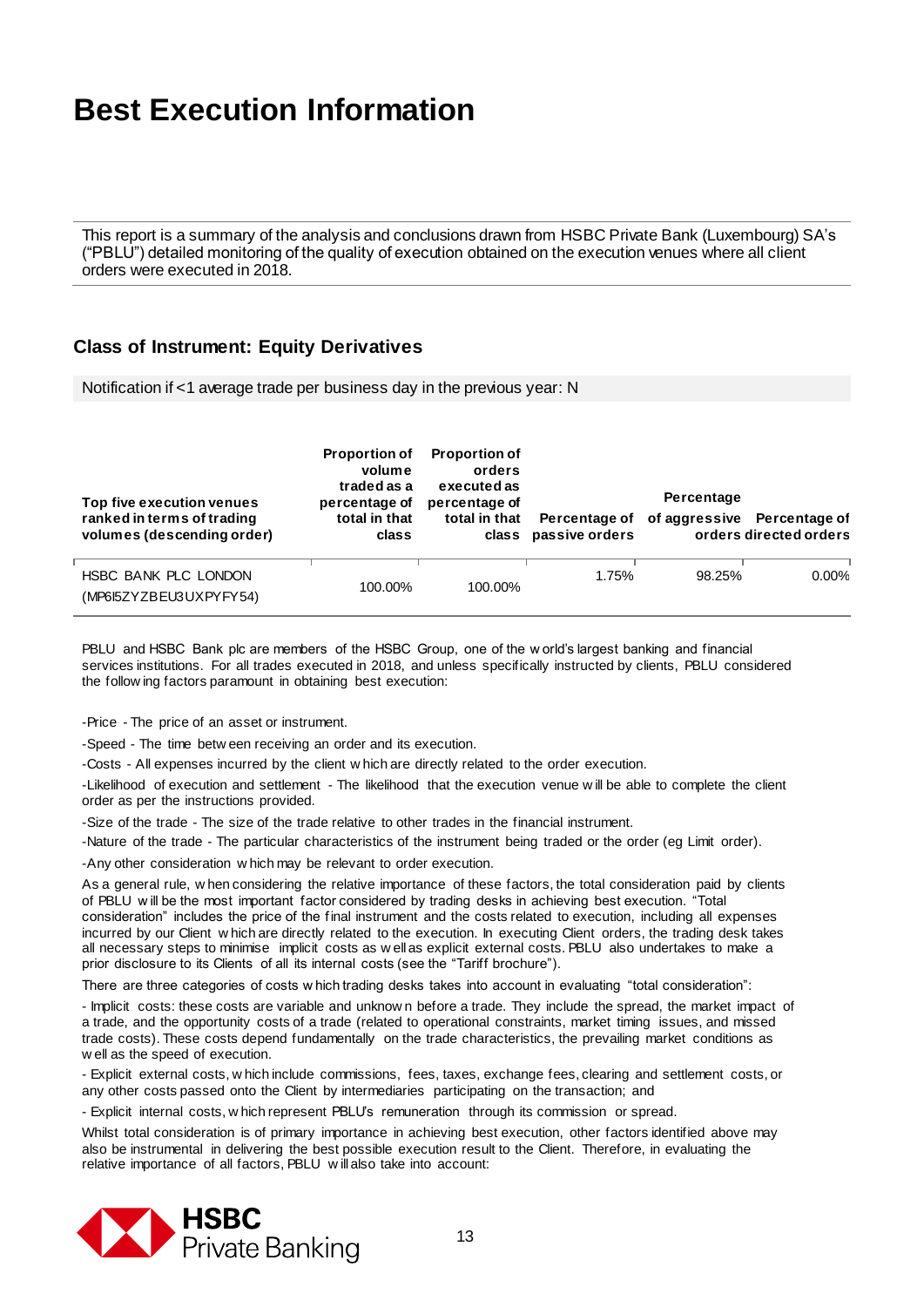- the specific nature of the instrument traded;
- the market w here such instrument is traded;

- the characteristics of the order relating to the instrument, including the size of the trade relative to other trades in the financial instrument and the need to minimise any possible impact of the order on the market.

PBLU maintains a process to review and mitigate any instances of conflicts arising through the normal course of business. PBLU ensures that all employees are aw are of this process and take reasonable steps to identify conflicts of interest that arise or may arise in the course of providing any regulated activity to a client and w hich may adversely affect clients' interests.

PBLU does not have any price arrangement w ith any execution venues. Where the trading desk does not trade a particular instrument w ith a full range of counterparties and use only PBLU Global Banking and Markets ("GB&M") or a third party to execute client orders, PBLU is considered to be in a closed architecture environment. This requires PBLU, on a best efforts basis, to compare the prices obtained from GB&M w ith an alternative available pricing source (e.g. via Bloomberg or Reuters) for those financial instruments w here this information is readily publicly available.

Where PBLU believes that the price provided by GB&M or a third party is not competitive or w here there is no directly comparable investment (w hen dealing w ith simple products/structures), PBLU informs clients on a best efforts basis and w here achievable obtain the client's consent before executing the transaction w ith GB&M or a third party.

Any change in the list of execution venues listed w ill be commented in next reporting period.

PBLU Trading desk doesn't treat categories of clients differently, the standards applicable to Retail Clients are applied to all clients.

Exceptions to the regular process of order management may be allow ed only w ith respect to illiquid financial instruments and unusually large orders, both of w hich may need to be "w orked" during a given period of time, either in search of available liquidity or to ensure the least impact on market price. PBLU w ill advise its Clients of this fact prior to w orking the order.

As a general rule, Client orders are not aggregated and are executed on a timely manner and by order of chronological priority. How ever, there may be instances w here Client orders w ill be bulked, in particular for orders placed on Client portfolios managed by PBLU on a discretionary basis. In all cases, orders can only be aggregated w hen:

i) The characteristics of the orders makes them suitable for aggregation;

- ii) PBLU determines that any such aggregation w ill not result in any disadvantage to a particular Client; and
- iii) In compliance with PBLU's allocation procedures (as may be applicable).

To avoid concentration of risk in external entities, exposure limits by counterparties w ere defined and are monitored prior to any trade.

The trader best price selection is potentially limited then by exposure threshold defined by credit risk function. These limits apply as w ell to intra-group trades.

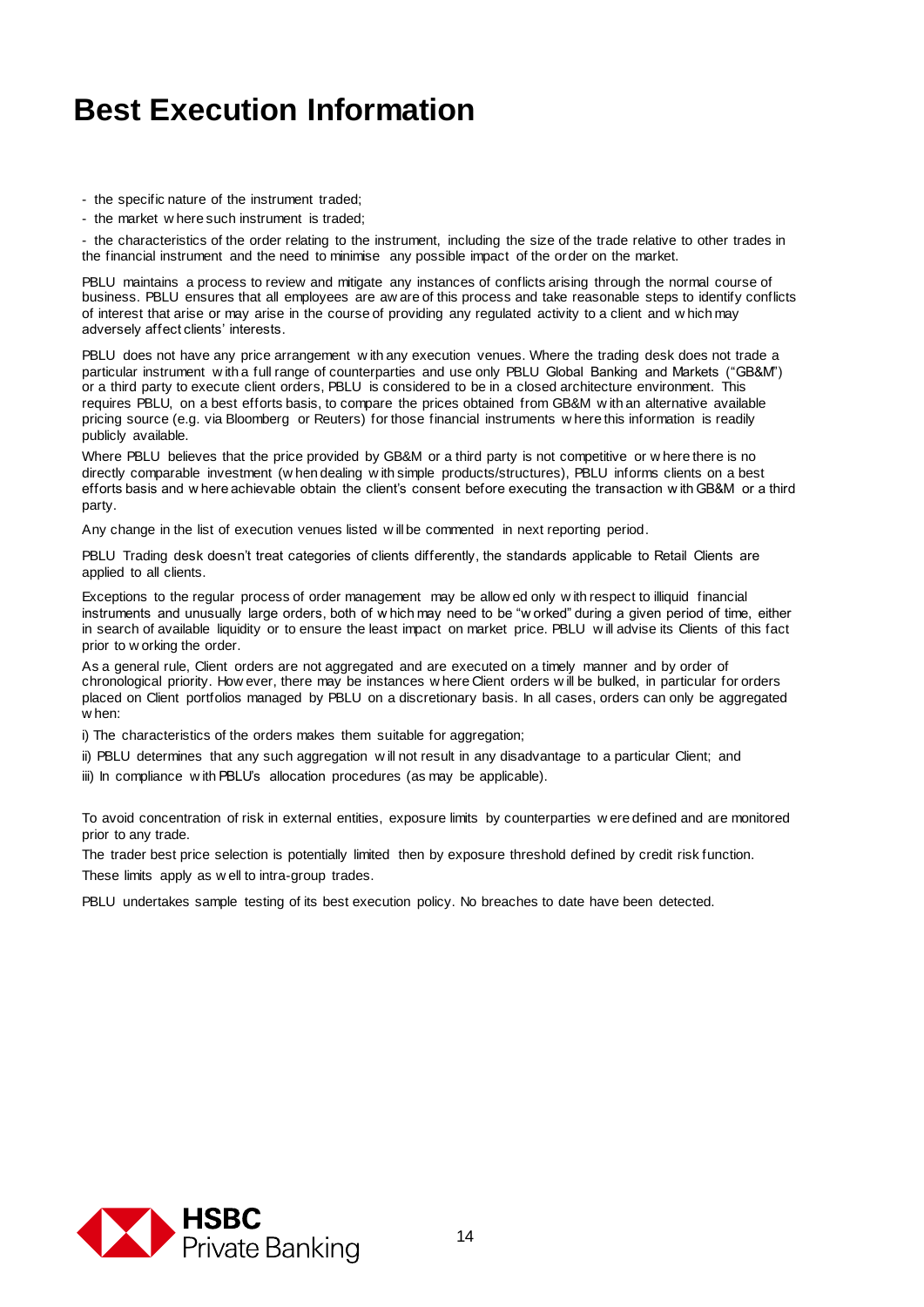This report is a summary of the analysis and conclusions drawn from HSBC Private Bank (Luxembourg) SA's ("PBLU") detailed monitoring of the quality of execution obtained on the execution venues where all client orders were executed in 2018.

#### **Class of Instrument: Exchange Traded Products – BAND 1-2**

Notification if <1 average trade per business day in the previous year: N

| Top five execution venues<br>ranked in terms of trading<br>volumes (descending order) | <b>Proportion of</b><br>volume<br>traded as a<br>percentage of<br>total in that<br>class | <b>Proportion of</b><br>orders<br>executed as<br>percentage of<br>total in that<br>class | Percentage of<br>passive orders | Percentage | of aggressive Percentage of<br>orders directed orders |
|---------------------------------------------------------------------------------------|------------------------------------------------------------------------------------------|------------------------------------------------------------------------------------------|---------------------------------|------------|-------------------------------------------------------|
| HSBC SECURITIES NEW YORK<br>(CYYGQCGNHMHPSMRL3R97)                                    | 66.51%                                                                                   | 79.35%                                                                                   | 1.09%                           | 78.26%     | 00.00%                                                |
| CITIGROUP GLOBAL MARKET<br>(XKZZ2JZF41MRHTR1V493)                                     | 28.33%                                                                                   | 15.22%                                                                                   | 0%                              | 15.22%     | 00.00%                                                |
| CSFB EUROPE LONDON<br>(DL6FFRRLF74S01HE2M14)                                          | 4.64%                                                                                    | 1.09%                                                                                    | $0\%$                           | 1.09%      | 00.00%                                                |
| KEPLER CHEUVREUX PARIS<br>(9695005EOZG9X81RJD84)                                      | 0.49%                                                                                    | 1.09%                                                                                    | $0\%$                           | 1.09%      | 00.00%                                                |
| <b>HSBC SECURITIES LDN</b><br>(MP6I5ZYZBEU3UXPYFY54                                   | 0.03%                                                                                    | 3.26%                                                                                    | $0\%$                           | 3.26%      | 00.00%                                                |

PBLU, HSBC Securities New York and HSBC Securities London are members of the HSBC Group, one of the w orld's largest banking and financial services institutions.For all trades executed in 2018, and unless specifically instructed by clients, PBLU considered the follow ing factors paramount in obtaining best execution:

-Price - The price of an asset or instrument.

-Speed - The time betw een receiving an order and its execution.

-Costs - All expenses incurred by the client w hich are directly related to the order execution.

-Likelihood of execution and settlement - The likelihood that the execution venue w ill be able to complete the client order as per the instructions provided.

-Size of the trade - The size of the trade relative to other trades in the financial instrument.

-Nature of the trade - The particular characteristics of the instrument being traded or the order (eg Limit order).

-Any other consideration w hich may be relevant to order execution.

As a general rule, w hen considering the relative importance of these factors, the total consideration paid by clients of PBLU w ill be the most important factor considered by trading desks in achieving best execution. "Total consideration" includes the price of the final instrument and the costs related to execution, including all expenses incurred by our Client w hich are directly related to the execution. In executing Client orders, the trading desk takes all necessary steps to minimise implicit costs as w ell as explicit external costs. PBLU also undertakes to make a prior disclosure to its Clients of all its internal costs (see the "Tariff brochure").

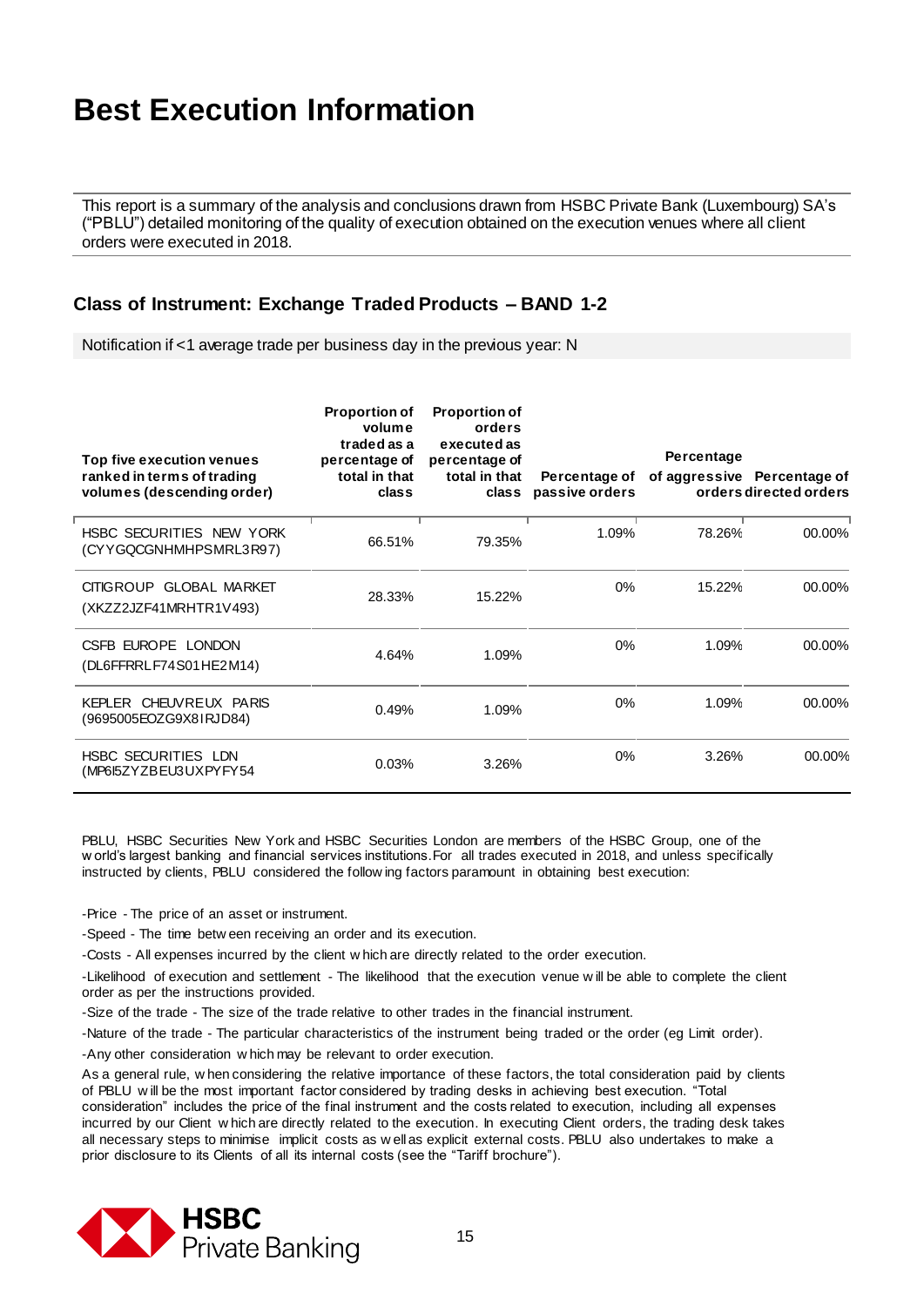There are three categories of costs w hich trading desks takes into account in evaluating "total consideration":

- Implicit costs: these costs are variable and unknow n before a trade. They include the spread, the market impact of a trade, and the opportunity costs of a trade (related to operational constraints, market timing issues, and missed trade costs). These costs depend fundamentally on the trade characteristics, the prevailing market conditions as w ell as the speed of execution.

- Explicit external costs, w hich include commissions, fees, taxes, exchange fees, clearing and settlement costs, or any other costs passed onto the Client by intermediaries participating on the transaction; and

- Explicit internal costs, w hich represent PBLU's remuneration through its commission or spread.

Whilst total consideration is of primary importance in achieving best execution, other factors identified above may also be instrumental in delivering the best possible execution result to the Client. Therefore, in evaluating the relative importance of all factors, PBLU w ill also take into account:

- the specific nature of the instrument traded;

- the market w here such instrument is traded;

- the characteristics of the order relating to the instrument, including the size of the trade relative to other trades in the financial instrument and the need to minimise any possible impact of the order on the market.

PBLU maintains a process to review and mitigate any instances of conflicts arising through the normal course of business. PBLU ensures that all employees are aw are of this process and take reasonable steps to identify conflicts of interest that arise or may arise in the course of providing any regulated activity to a client and w hich may adversely affect clients' interests.

PBLU does not have any price arrangement with any execution venues.

Any change in the list of execution venues listed w ill be commented in next reporting period.

PBLU Trading desk doesn't treat categories of clients differently, the standards applicable to Retail Clients are applied to all clients.

Exceptions to the regular process of order management may be allow ed only w ith respect to illiquid financial instruments and unusually large orders, both of w hich may need to be "w orked" during a given period of time, either in search of available liquidity or to ensure the least impact on market price. PBLU w ill advise its Clients of this fact prior to w orking the order.

As a general rule, Client orders are not aggregated and are executed on a timely manner and by order of chronological priority. How ever, there may be instances w here Client orders w ill be bulked, in particular for orders placed on Client portfolios managed by PBLU on a discretionary basis. In all cases, orders can only be aggregated w hen:

i) The characteristics of the orders makes them suitable for aggregation;

ii) PBLU determines that any such aggregation w ill not result in any disadvantage to a particular Client; and

iii) In compliance with PBLU's allocation procedures (as may be applicable).

To avoid concentration of risk in external entities, exposure limits by counterparties w ere defined and are monitored prior to any trade.

The trader best price selection is potentially limited then by exposure threshold defined by credit risk function. These limits apply as w ell to intra-group trades.

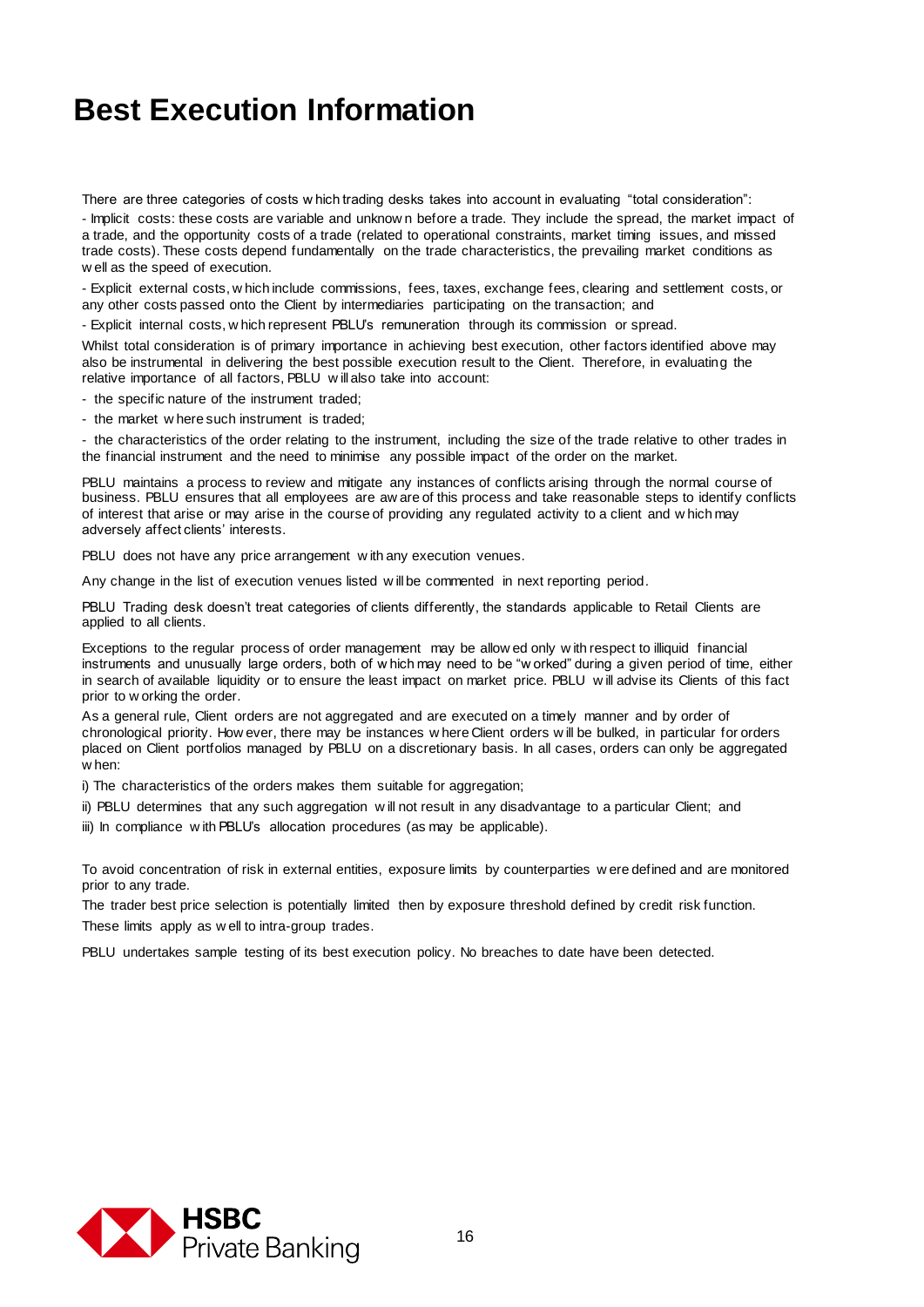This report is a summary of the analysis and conclusions drawn from HSBC Private Bank (Luxembourg) SA's ("PBLU") detailed monitoring of the quality of execution obtained on the execution venues where all client orders were executed in 2018.

#### **Class of Instrument: Exchange Traded Products – BAND 3-4**

Notification if <1 average trade per business day in the previous year: N

| Top five execution venues<br>ranked in terms of trading<br>volumes (descending order) | <b>Proportion of</b><br>volume<br>traded as a<br>percentage of<br>total in that<br>class | <b>Proportion of</b><br>orders<br>executed as<br>percentage of<br>total in that<br>class | Percentage of<br>passive orders | Percentage | of aggressive Percentage of<br>orders directed orders |
|---------------------------------------------------------------------------------------|------------------------------------------------------------------------------------------|------------------------------------------------------------------------------------------|---------------------------------|------------|-------------------------------------------------------|
| HSBC SECURITIES NEW YORK<br>(CYYGQCGNHMHPSMRL3R97)                                    | 69.46%                                                                                   | 82.05%                                                                                   | 2.56%                           | 79.49%     | 00.00%                                                |
| CITIGROUP GLOBAL MARKET<br>(XKZZ2JZF41MRHTR1V493)                                     | 23.43%                                                                                   | 14.10%                                                                                   | 0%                              | 14.10%     | 00.00%                                                |
| CSFB EUROPE LONDON<br>(DL6FFRRLF74S01HE2M14)                                          | 4.24%                                                                                    | 1.28%                                                                                    | 1.28%                           | 0%         | 00.00%                                                |
| KEPLER CHEUVREUX PARIS<br>(9695005EOZG9X81RJD84)                                      | 2.84%                                                                                    | 1.28%                                                                                    | 0%                              | 1.28%      | 00.00%                                                |
| RBC EUROPE LONDON<br>(TXDSU46SXBWIGJ8G8E98)                                           | 0.04%                                                                                    | 1.28%                                                                                    | 0%                              | 1.28%      | 00.00%                                                |

PBLU, HSBC Securities New York are members of the HSBC Group, one of the w orld's largest banking and financial services institutions. For all trades executed in 2018, and unless specifically instructed by clients, PBLU considered the follow ing factors paramount in obtaining best execution:

-Price - The price of an asset or instrument.

-Speed - The time betw een receiving an order and its execution.

-Costs - All expenses incurred by the client w hich are directly related to the order execution.

-Likelihood of execution and settlement - The likelihood that the execution venue w ill be able to complete the client order as per the instructions provided.

-Size of the trade - The size of the trade relative to other trades in the financial instrument.

-Nature of the trade - The particular characteristics of the instrument being traded or the order (eg Limit order).

-Any other consideration w hich may be relevant to order execution.

As a general rule, w hen considering the relative importance of these factors, the total consideration paid by clients of PBLU w ill be the most important factor considered by trading desks in achieving best execution. "Total consideration" includes the price of the final instrument and the costs related to execution, including all expenses incurred by our Client w hich are directly related to the execution. In executing Client orders, the trading desk takes all necessary steps to minimise implicit costs as w ell as explicit external costs. PBLU also undertakes to make a prior disclosure to its Clients of all its internal costs (see the "Tariff brochure").

There are three categories of costs w hich trading desks takes into account in evaluating "total consideration":

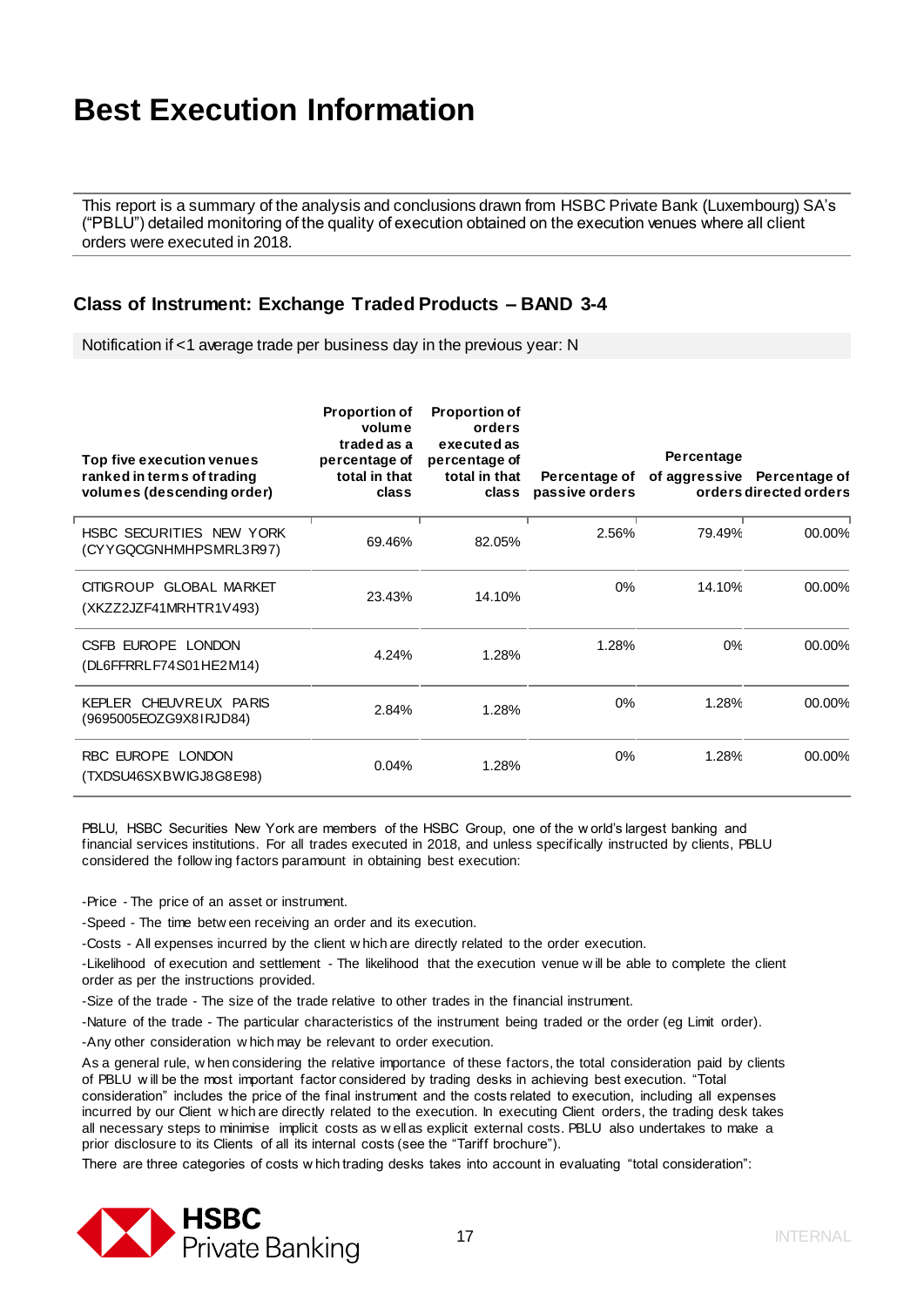- Implicit costs: these costs are variable and unknow n before a trade. They include the spread, the market impact of a trade, and the opportunity costs of a trade (related to operational constraints, market timing issues, and missed trade costs). These costs depend fundamentally on the trade characteristics, the prevailing market conditions as w ell as the speed of execution.

- Explicit external costs, w hich include commissions, fees, taxes, exchange fees, clearing and settlement costs, or any other costs passed onto the Client by intermediaries participating on the transaction; and

- Explicit internal costs, w hich represent PBLU's remuneration through its commission or spread.

Whilst total consideration is of primary importance in achieving best execution, other factors identified above may also be instrumental in delivering the best possible execution result to the Client. Therefore, in evaluating the relative importance of all factors, PBLU w ill also take into account:

- the specific nature of the instrument traded;

- the market w here such instrument is traded;

- the characteristics of the order relating to the instrument, including the size of the trade relative to other trades in the financial instrument and the need to minimise any possible impact of the order on the market.

PBLU maintains a process to review and mitigate any instances of conflicts arising through the normal course of business. PBLU ensures that all employees are aw are of this process and take reasonable steps to identify conflicts of interest that arise or may arise in the course of providing any regulated activity to a client and w hich may adversely affect clients' interests.

PBLU does not have any price arrangement with any execution venues.

Any change in the list of execution venues listed w ill be commented in next reporting period.

PBLU Trading desk doesn't treat categories of clients differently, the standards applicable to Retail Clients are applied to all clients.

Exceptions to the regular process of order management may be allow ed only w ith respect to illiquid financial instruments and unusually large orders, both of w hich may need to be "w orked" during a given period of time, either in search of available liquidity or to ensure the least impact on market price. PBLU w ill advise its Clients of this fact prior to w orking the order.

As a general rule, Client orders are not aggregated and are executed on a timely manner and by order of chronological priority. How ever, there may be instances w here Client orders w ill be bulked, in particular for orders placed on Client portfolios managed by PBLU on a discretionary basis. In all cases, orders can only be aggregated w hen:

i) The characteristics of the orders makes them suitable for aggregation;

ii) PBLU determines that any such aggregation w ill not result in any disadvantage to a particular Client; and

iii) In compliance with PBLU's allocation procedures (as may be applicable).

To avoid concentration of risk in external entities, exposure limits by counterparties w ere defined and are monitored prior to any trade.

The trader best price selection is potentially limited then by exposure threshold defined by credit risk function. These limits apply as w ell to intra-group trades.

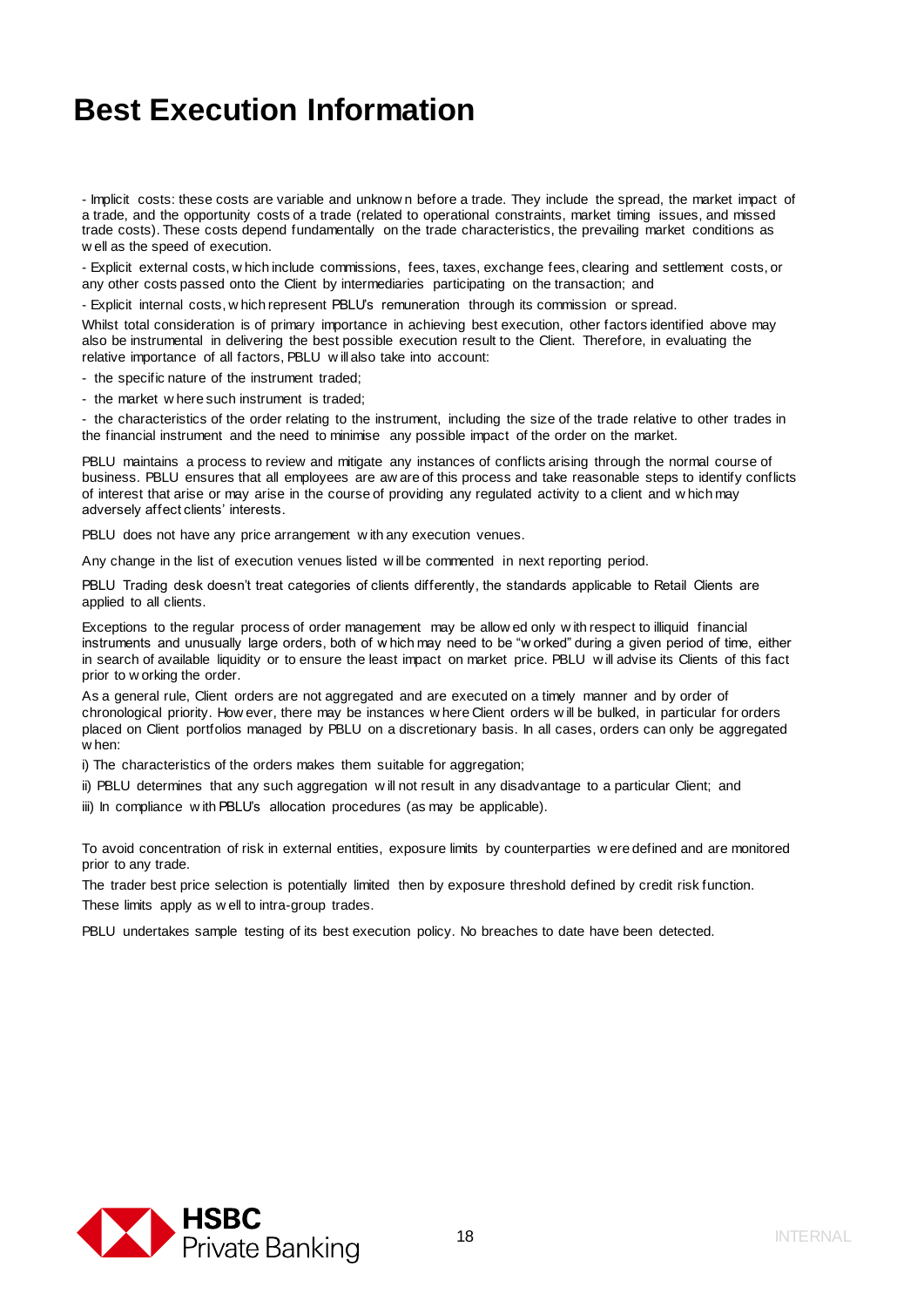This report is a summary of the analysis and conclusions drawn from HSBC Private Bank (Luxembourg) SA's ("PBLU") detailed monitoring of the quality of execution obtained on the execution venues where all client orders were executed in 2018.

#### **Class of Instrument: Exchange Traded Products – BAND 5-6**

Notification if <1 average trade per business day in the previous year: N

| Top five execution venues<br>ranked in terms of trading<br>volumes (descending order) | <b>Proportion of</b><br>volume<br>traded as a<br>percentage of<br>total in that<br>class | <b>Proportion of</b><br>orders<br>executed as<br>percentage of<br>total in that<br>class | Percentage of<br>passive orders | Percentage | of aggressive Percentage of<br>orders directed orders |
|---------------------------------------------------------------------------------------|------------------------------------------------------------------------------------------|------------------------------------------------------------------------------------------|---------------------------------|------------|-------------------------------------------------------|
| HSBC SECURITIES LDN<br>(MP615ZYZBEU3UXPYFY54)                                         | 63.83%                                                                                   | 86.25%                                                                                   | 0.64%                           | 85.61%     | 00.00%                                                |
| HSBC SECURITIES NEW YORK<br>(CYYGQCGNHMHPSMRL3R97)                                    | 15.19%                                                                                   | 10.12%                                                                                   | 0.38%                           | 9.74%      | 00.00%                                                |
| CSFB EUROPE LONDON<br>(DL6FFRRLF74S01HE2M14)                                          | 7.41%                                                                                    | 0.95%                                                                                    | 0%                              | 0.95%      | 00.00%                                                |
| KEPLER CHEUVREUX PARIS<br>(9695005EOZG9X81RJD84)                                      | 6.96%                                                                                    | 1.53%                                                                                    | 0.19%                           | 1.34%      | 00.00%                                                |
| <b>CITIGROUP</b><br><b>GLOBAL MARKET</b><br>(XKZZ2JZF41MRHTR1V493)                    | 6.14%                                                                                    | 0.76%                                                                                    | 0.13%                           | 0.63%      | 00.00%                                                |

PBLU, HSBC Securities New York and HSBC Securities London are members of the HSBC Group, one of the w orld's largest banking and financial services institutions. For all trades executed in 2018, and unless specifically instructed by clients, PBLU considered the follow ing factors paramount in obtaining best execution:

-Price - The price of an asset or instrument.

-Speed - The time betw een receiving an order and its execution.

-Costs - All expenses incurred by the client w hich are directly related to the order execution.

-Likelihood of execution and settlement - The likelihood that the execution venue w ill be able to complete the client order as per the instructions provided.

-Size of the trade - The size of the trade relative to other trades in the financial instrument.

-Nature of the trade - The particular characteristics of the instrument being traded or the order (eg Limit order).

-Any other consideration w hich may be relevant to order execution.

As a general rule, w hen considering the relative importance of these factors, the total consideration paid by clients of PBLU w ill be the most important factor considered by trading desks in achieving best execution. "Total consideration" includes the price of the final instrument and the costs related to execution, including all expenses incurred by our Client w hich are directly related to the execution. In executing Client orders, the trading desk takes all necessary steps to minimise implicit costs as w ell as explicit external costs. PBLU also undertakes to make a prior disclosure to its Clients of all its internal costs (see the "Tariff brochure").

There are three categories of costs w hich trading desks takes into account in evaluating "total consideration":

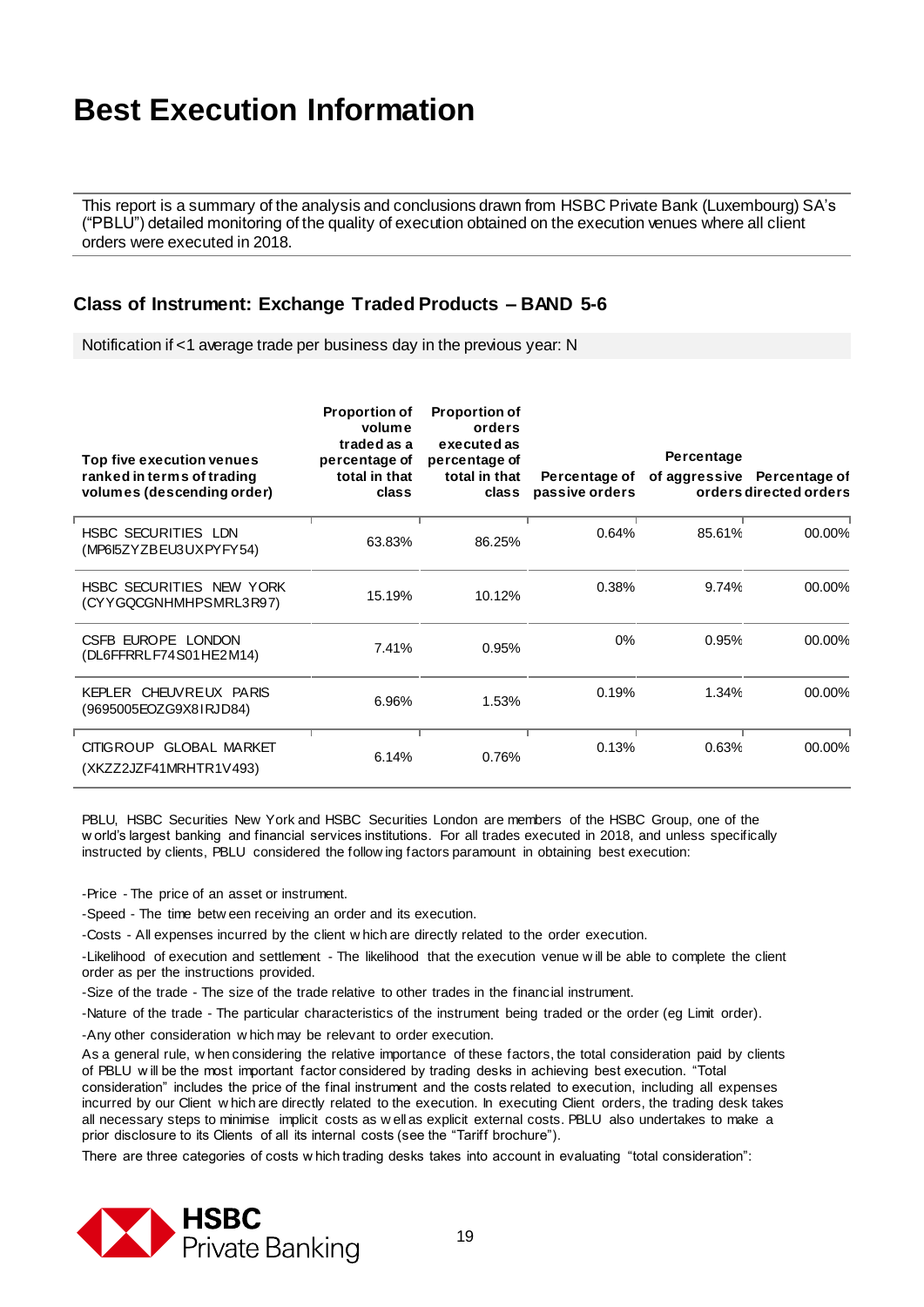- Implicit costs: these costs are variable and unknow n before a trade. They include the spread, the market impact of a trade, and the opportunity costs of a trade (related to operational constraints, market timing issues, and missed trade costs). These costs depend fundamentally on the trade characteristics , the prevailing market conditions as w ell as the speed of execution.

- Explicit external costs, w hich include commissions, fees, taxes, exchange fees, clearing and settlement costs, or any other costs passed onto the Client by intermediaries participating on the transaction; and

- Explicit internal costs, w hich represent PBLU's remuneration through its commission or spread.

Whilst total consideration is of primary importance in achieving best execution, other factors identified above may also be instrumental in delivering the best possible execution result to the Client. Therefore, in evaluating the relative importance of all factors, PBLU w ill also take into account:

- the specific nature of the instrument traded;

- the market w here such instrument is traded;

- the characteristics of the order relating to the instrument, including the size of the trade relative to other trades in the financial instrument and the need to minimise any possible impact of the order on the market.

PBLU maintains a process to review and mitigate any instances of conflicts arising through the normal course of business. PBLU ensures that all employees are aw are of this process and take reasonable steps to identify conflicts of interest that arise or may arise in the course of providing any regulated activity to a client and w hich may adversely affect clients' interests.

PBLU does not have any price arrangement with any execution venues.

Any change in the list of execution venues listed w ill be commented in next reporting period.

PBLU Trading desk doesn't treat categories of clients differently, the standards applicable to Retail Clients are applied to all clients.

Exceptions to the regular process of order management may be allow ed only w ith respect to illiquid financial instruments and unusually large orders, both of w hich may need to be "w orked" during a given period of time, either in search of available liquidity or to ensure the least impact on market price. PBLU w ill advise its Clients of this fact prior to w orking the order.

As a general rule, Client orders are not aggregated and are executed on a timely manner and by order of chronological priority. How ever, there may be instances w here Client orders w ill be bulked, in particular for orders placed on Client portfolios managed by PBLU on a discretionary basis. In all cases, orders can only be aggregated w hen:

i) The characteristics of the orders makes them suitable for aggregation;

ii) PBLU determines that any such aggregation w ill not result in any disadvantage to a particular Client; and

iii) In compliance with PBLU's allocation procedures (as may be applicable).

To avoid concentration of risk in external entities, exposure limits by counterparties w ere defined and are monitored prior to any trade.

The trader best price selection is potentially limited then by exposure threshold defined by credit risk function. These limits apply as w ell to intra-group trades.

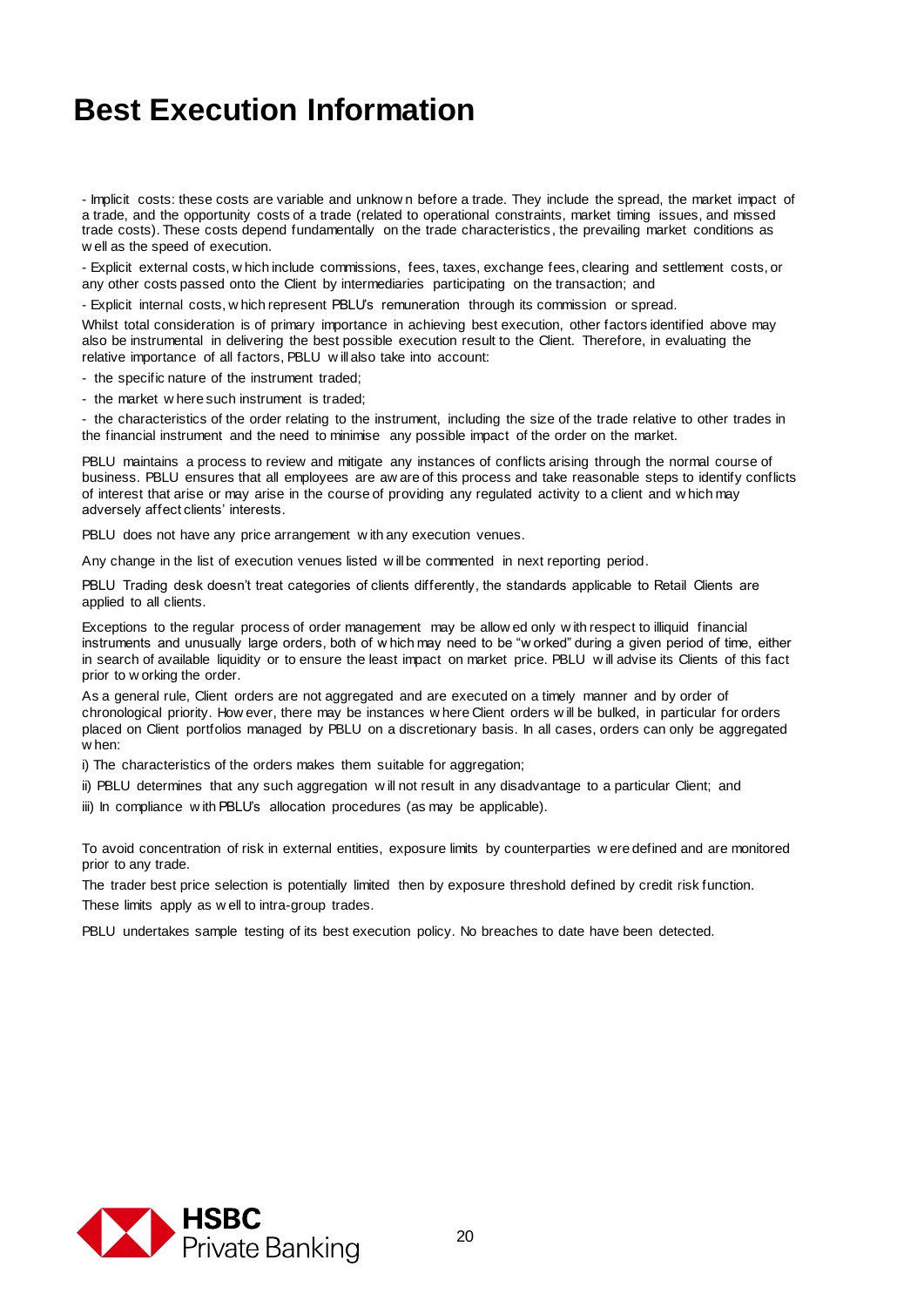This report is a summary of the analysis and conclusions drawn from HSBC Private Bank (Luxembourg) SA's ("PBLU") detailed monitoring of the quality of execution obtained on the execution venues where all client orders were executed in 2018.

#### **Class of Instrument: Securitized Derivatives**

Notification if <1 average trade per business day in the previous year: Y

| Top five execution venues<br>ranked in terms of trading<br>volumes (descending order) | <b>Proportion of</b><br>volume<br>traded as a<br>percentage of<br>total in that<br>class | <b>Proportion of</b><br>orders<br>executed as<br>percentage of<br>total in that<br>class | Percentage of<br>passive orders | Percentage | of aggressive Percentage of<br>orders directed orders |
|---------------------------------------------------------------------------------------|------------------------------------------------------------------------------------------|------------------------------------------------------------------------------------------|---------------------------------|------------|-------------------------------------------------------|
| HSBC BANK PLC LONDON<br>(MP6I5ZYZBEU3UXPYFY54)                                        | 39.72%                                                                                   | 41.07%                                                                                   | <b>NA</b>                       | <b>NA</b>  | 00.00%                                                |
| SOCIETE GENERALE PARIS<br>$(O2RNE8$ $BXP4$ $ROTD8$ $PU41$ )                           | 23.20%                                                                                   | 12.50%                                                                                   | NA.                             | NA.        | 00.00%                                                |
| BNP PARIS SA PARIS<br>(ROMUWSFPU8MPRO8K5P83)                                          | 16.92%                                                                                   | 16.07%                                                                                   | <b>NA</b>                       | NA         | 00.00%                                                |
| COMMERZBANK FRANKFURT<br>(851WYGNLUQLFZBSYGB56)                                       | 5.49%                                                                                    | 5.36%                                                                                    | <b>NA</b>                       | <b>NA</b>  | 00.00%                                                |
| CREDIT AGRICOLE CORP PARIS<br>(1VUV7VQFKUOQSJ21A208)                                  | 5.31%                                                                                    | 10.71%                                                                                   | <b>NA</b>                       | <b>NA</b>  | 00.00%                                                |

PBLU and HSBC Bank plc are members of the HSBC Group, one of the w orld's largest banking and financial services institutions. For all trades executed in 2018, and unless specifically instructed by clients, PBLU considered the follow ing factors paramount in obtaining best execution:

-Price - The price of an asset or instrument.

-Speed - The time betw een receiving an order and its execution.

-Costs - All expenses incurred by the client w hich are directly related to the order execution.

-Likelihood of execution and settlement - The likelihood that the execution venue w ill be able to complete the client order as per the instructions provided.

-Size of the trade - The size of the trade relative to other trades in the financial instrument.

-Nature of the trade - The particular characteristics of the instrument being traded or the order (eg Limit order).

-Any other consideration w hich may be relevant to order execution.

As a general rule, w hen considering the relative importance of these factors, the total consideration paid by clients of PBLU w ill be the most important factor considered by trading desks in achieving best execution. "Total consideration" includes the price of the final instrument and the costs related to execution, including all expenses incurred by our Client w hich are directly related to the execution. In executing Client orders, the trading desk takes

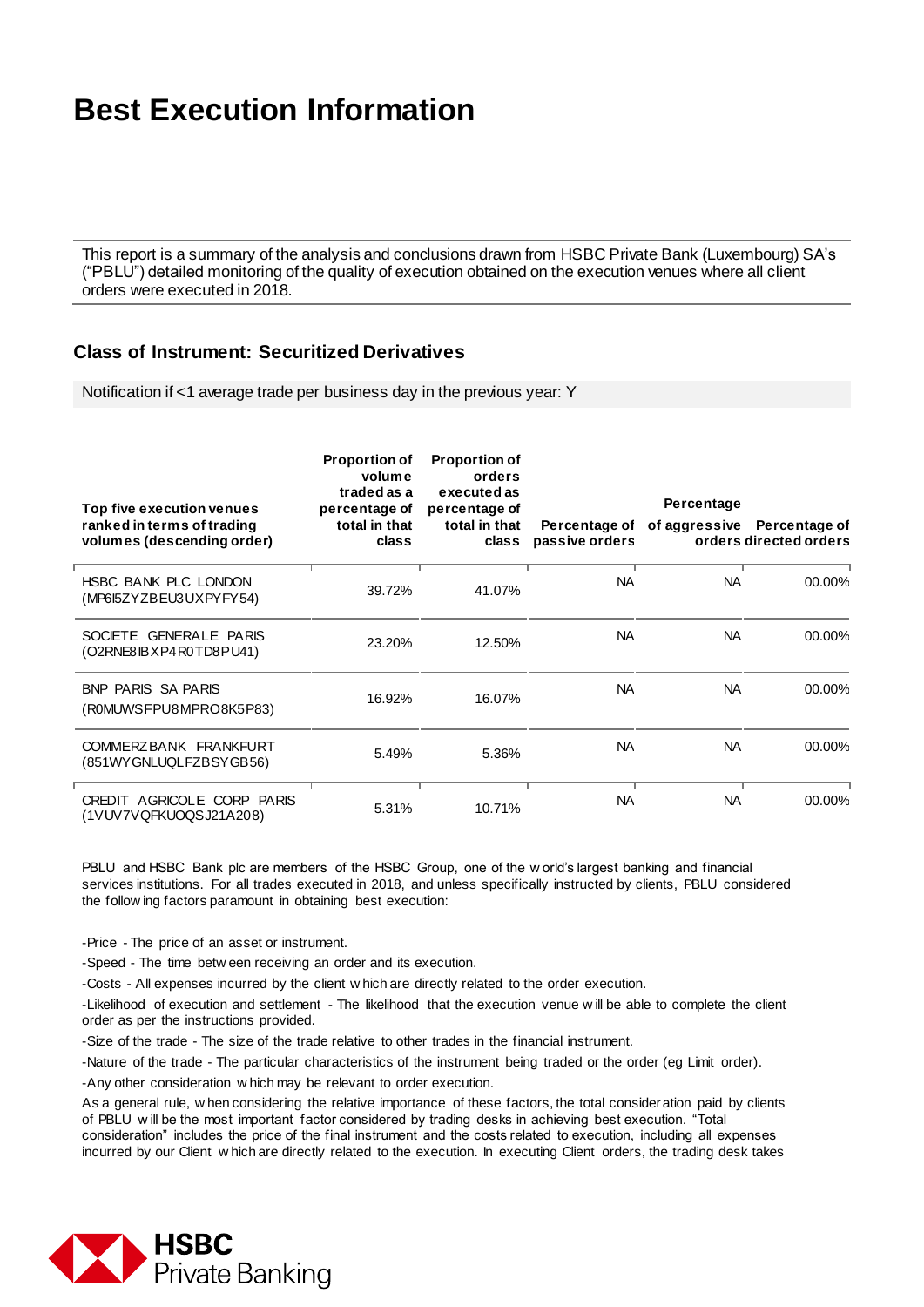all necessary steps to minimise implicit costs as w ell as explicit external costs. PBLU also undertakes to make a prior disclosure to its Clients of all its internal costs (see the "Tariff brochure").

There are three categories of costs w hich trading desks takes into account in evaluating "total consideration":

- Implicit costs: these costs are variable and unknow n before a trade. They include the spread, the market impact of a trade, and the opportunity costs of a trade (related to operational constraints, market timing issues, and missed trade costs). These costs depend fundamentally on the trade characteristics, the prevailing market conditions as w ell as the speed of execution.

- Explicit external costs, w hich include commissions, fees, taxes, exchange fees, clearing and settlement costs, or any other costs passed onto the Client by intermediaries participating on the transaction; and

- Explicit internal costs, w hich represent PBLU's remuneration through its commission or spread.

Whilst total consideration is of primary importance in achieving best execution, other factors identified above may also be instrumental in delivering the best possible execution result to the Client. Therefore, in evaluating the relative importance of all factors, PBLU w ill also take into account:

- the specific nature of the instrument traded;

- the market w here such instrument is traded;

- the characteristics of the order relating to the instrument, including the size of the trade relative to other trades in the financial instrument and the need to minimise any possible impact of the order on the market.

PBLU maintains a process to review and mitigate any instances of conflicts arising through the normal course of business. PBLU ensures that all employees are aw are of this process and take reasonable steps to identify conflicts of interest that arise or may arise in the course of providing any regulated activity to a client and w hich may adversely affect clients' interests.

PBLU does not have any price arrangement with any execution venues.

Changes in the list of execution venues listed w ere due to best execution, market conditions and in line w ith new structured product issuance. Citigroup, Goldman Sachs and Natixis are still used as counterparty but for reported period on top five venues they w ere replaced by BNP Paribas, Commerzbank and Crédit Agricole.

PBLU Trading desk doesn't treat categories of clients differently, the standards applicable to Retail Clients are applied to all clients.

Exceptions to the regular process of order management may be allow ed only w ith respect to illiquid financial instruments and unusually large orders, both of w hich may need to be "w orked" during a given period of time, either in search of available liquidity or to ensure the least impact on market price. PBLU w ill advise its Clients of this fact prior to w orking the order.

As a general rule, Client orders are not aggregated and are executed on a timely manner and by order of chronological priority. How ever, there may be instances w here Client orders w ill be bulked, in particular for orders placed on Client portfolios managed by PBLU on a discretionary basis. In all cases, orders can only be aggregated w hen:

i) The characteristics of the orders makes them suitable for aggregation;

ii) PBLU determines that any such aggregation w ill not result in any disadvantage to a particular Client; and

iii) In compliance with PBLU's allocation procedures (as may be applicable).

To avoid concentration of risk in external entities, exposure limits by counterparties w ere defined and are monitored prior to any trade.

The trader best price selection is potentially limited then by exposure threshold defined by credit risk function. These limits apply as w ell to intra-group trades.

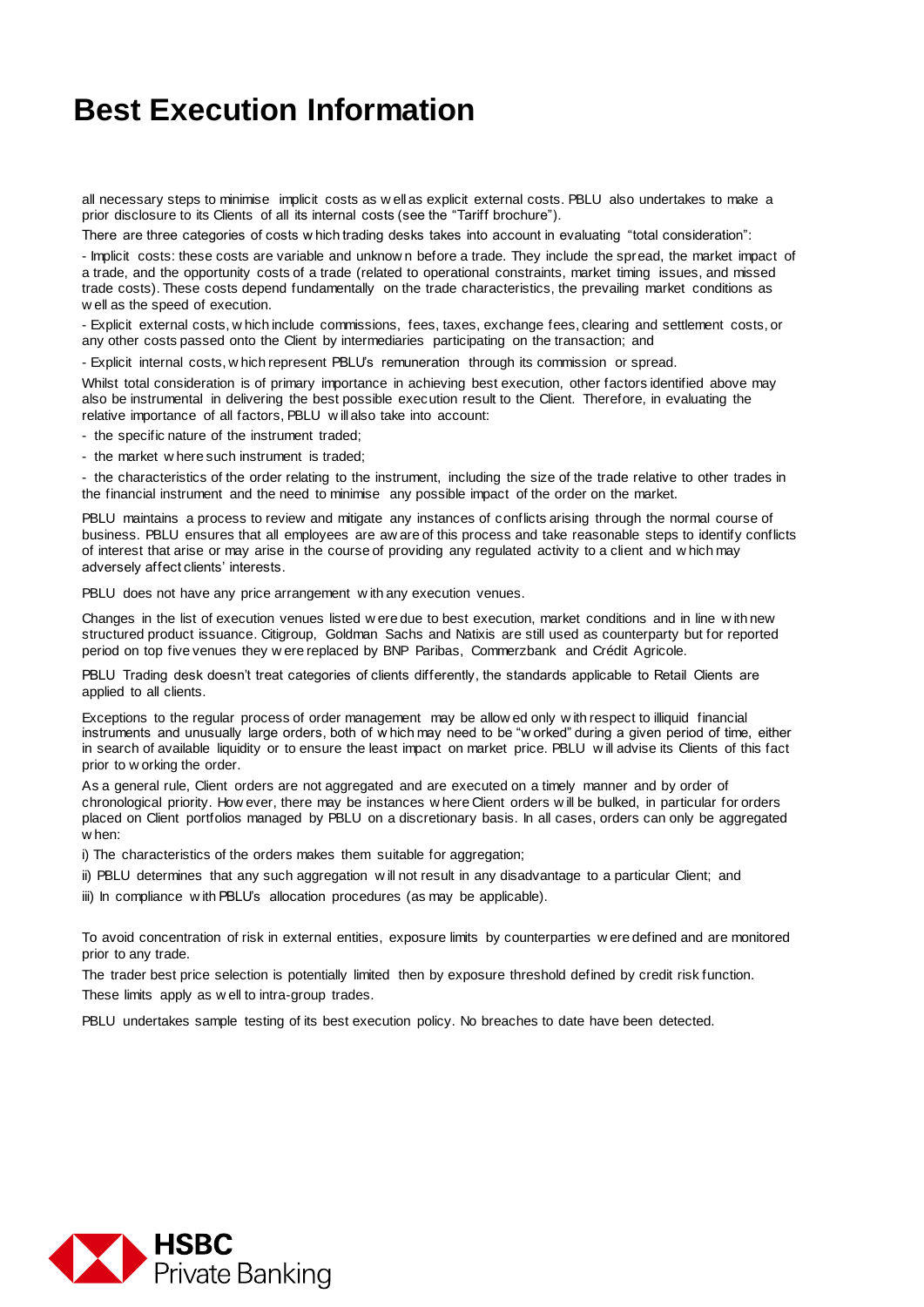This report is a summary of the analysis and conclusions drawn from HSBC Private Bank (Luxembourg) SA's ("PBLU") detailed monitoring of the quality of execution obtained on the execution venues where all client orders were executed in 2018.

#### **Class of Instrument: Other Instruments**

Notification if <1 average trade per business day in the previous year: N

| Top five execution venues<br>ranked in terms of trading<br>volumes (descending order) | <b>Proportion of</b><br>volume<br>traded as a<br>percentage of<br>total in that<br>class | <b>Proportion of</b><br>orders<br>executed as<br>percentage of<br>total in that<br>class | Percentage of<br>passive orders | Percentage | of aggressive Percentage of<br>orders directed orders |
|---------------------------------------------------------------------------------------|------------------------------------------------------------------------------------------|------------------------------------------------------------------------------------------|---------------------------------|------------|-------------------------------------------------------|
| EUROCLEAR BANK SA / NV<br>(549300OZ46BRLZ8Y6F65)                                      | 42.51%                                                                                   | 64.75%                                                                                   | <b>N/A</b>                      | N/A        | 00.00%                                                |
| <b>HSBC SECURITIES LUX</b><br>(213800OPVOQIR4OADG59)                                  | 49.14%                                                                                   | 23.40%                                                                                   | <b>N/A</b>                      | <b>N/A</b> | 00.00%                                                |
| HSBC PB (Suisse) Geneva<br>(549300LM7URE8RZR5X06)                                     | 6.52%                                                                                    | 8.69%                                                                                    | <b>N/A</b>                      | <b>N/A</b> | 00.00%                                                |
| <b>MAITLAND LULXEMBOURG</b><br>$\left( \right)$                                       | 1.40%                                                                                    | 1.64%                                                                                    | <b>N/A</b>                      | <b>N/A</b> | 00.00%                                                |
| HSBC S.S. (IRELAND) LTD<br>(213800HVF4H4GD6WSK83)                                     | 0.23%                                                                                    | 0.66%                                                                                    | <b>N/A</b>                      | <b>N/A</b> | 00.00%                                                |

PBLU, HSBC Private Bank (Suisse) SA, HSBC Securities Luxembourg and HSBC Securities Services Ireland are members of the HSBC Group, one of the w orld's largest banking and financial services institutions. For all trades executed in 2018, and unless specifically instructed by clients, PBLU considered the follow ing factors paramount in obtaining best execution:

-Price - The price of an asset or instrument.

-Speed - The time betw een receiving an order and its execution.

-Costs - All expenses incurred by the client w hich are directly related to the order execution.

-Likelihood of execution and settlement - The likelihood that the execution venue w ill be able to complete the client order as per the instructions provided.

-Size of the trade - The size of the trade relative to other trades in the financial instrument.

-Nature of the trade - The particular characteristics of the instrument being traded or the order (eg Limit order).

-Any other consideration w hich may be relevant to order execution.

As a general rule, w hen considering the relative importance of these factors, the total consideration paid by clients of PBLU w ill be the most important factor considered by trading desks in achieving best execution. "Total consideration" includes the price of the final instrument and the costs related to execution, including all expenses

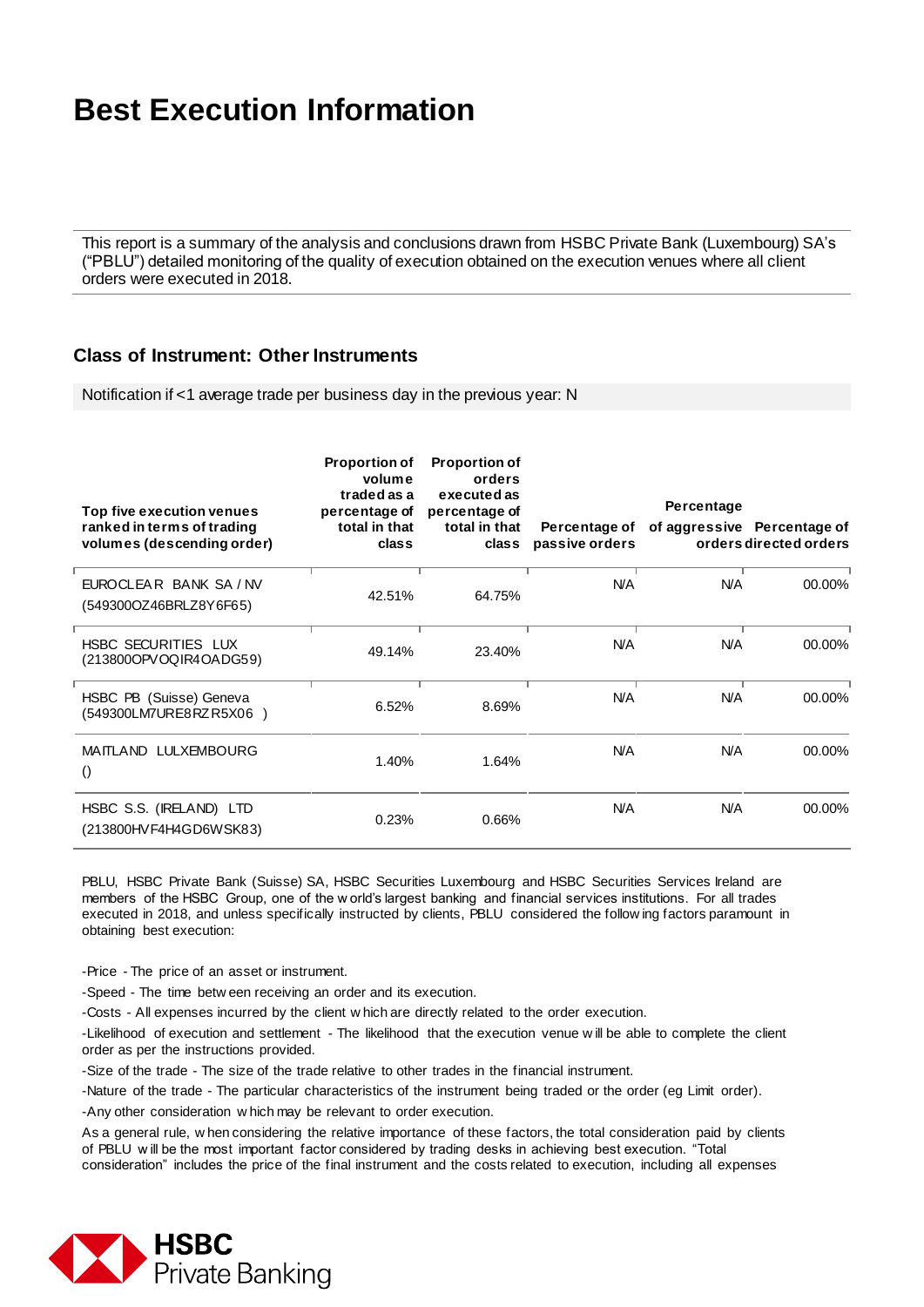incurred by our Client w hich are directly related to the execution. In executing Client orders, the trading desk takes all necessary steps to minimise implicit costs as w ell as explicit external costs. PBLU also undertakes to make a prior disclosure to its Clients of all its internal costs (see the "Tariff brochure").

There are three categories of costs w hich trading desks takes into account in evaluating "total consideration":

- Implicit costs: these costs are variable and unknow n before a trade. They include the spread, the market impact of a trade, and the opportunity costs of a trade (related to operational constraints, market timing issues, and missed trade costs). These costs depend fundamentally on the trade characteristics, the prevailing market conditions as w ell as the speed of execution.

- Explicit external costs, w hich include commissions, fees, taxes, exchange fees, clearing and settlement costs, or any other costs passed onto the Client by intermediaries participating on the transaction; and

- Explicit internal costs, w hich represent PBLU's remuneration through its commission or spread.

Whilst total consideration is of primary importance in achieving best execution, other factors identified above may also be instrumental in delivering the best possible execution result to the Client. Therefore, in evaluating the relative importance of all factors, PBLU w ill also take into account:

- the specific nature of the instrument traded;

- the market w here such instrument is traded;

- the characteristics of the order relating to the instrument, including the size of the trade relative to other trades in the financial instrument and the need to minimise any possible impact of the order on the market.

PBLU maintains a process to review and mitigate any instances of conflicts arising through the normal course of business. PBLU ensures that all employees are aw are of this process and take reasonable steps to identify conflicts of interest that arise or may arise in the course of providing any regulated activity to a client and w hich may adversely affect clients' interests.

PBLU does not have any price arrangement with any execution venues.

No major change in the list of execution venues to be commented.

PBLU Trading desk doesn't treat categories of clients differently, the standards applicable to Retail Clients are applied to all clients.

Exceptions to the regular process of order management may be allow ed only w ith respect to illiquid financial instruments and unusually large orders, both of w hich may need to be "w orked" during a given period of time, either in search of available liquidity or to ensure the least impact on market price. PBLU w ill advise its Clients of this fact prior to w orking the order.

As a general rule, Client orders are not aggregated and are executed on a timely manner and by order of chronological priority. How ever, there may be instances w here Client orders w ill be bulked, in particular for orders placed on Client portfolios managed by PBLU on a discretionary basis. In all cases, orders can only be aggregated w hen:

i) The characteristics of the orders makes them suitable for aggregation;

ii) PBLU determines that any such aggregation w ill not result in any disadvantage to a particular Client; and

iii) In compliance with PBLU's allocation procedures (as may be applicable).

To avoid concentration of risk in external entities, exposure limits by counterparties w ere defined and are monitored prior to any trade.

The trader best price selection is potentially limited then by exposure threshold defined by credit risk function.

These limits apply as w ell to intra-group trades.